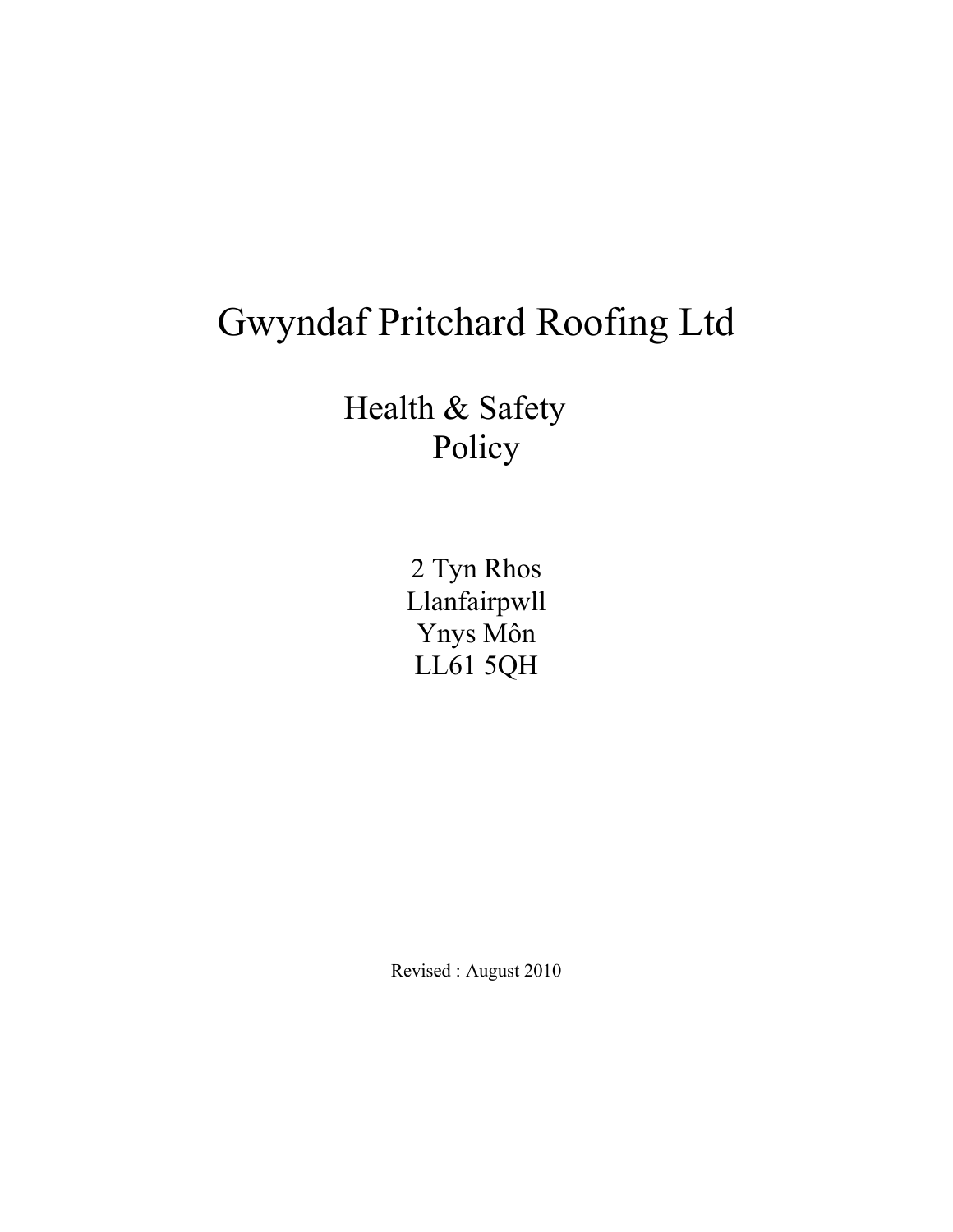### **Contents**

- **1.0 General statement of intent**
- **2.0 Organisation & Responsibilities**

#### **Introduction**

- **2.1 Managing Director**
- **2.2 Contract Supervisor**
- **2.3 Employees**
- **2.4 Sub Contractors**
- **2.5 Health & Safety Advisor**

#### 3.0 **General Health & Safety Arrangements**

- **3.1 Training & Competency**
- **3.2 Risk Assessment & Safe Systems of Work**
- **3.3 Personal Protective Equipment**
- **3.4 Employment of young people**
- **3.5 Employment of New and Expectant Mothers**
- **3.6 Employment of Persons with Disabilities**
- **3.7 Health Monitoring and Surveillance**
- **3.8 First Aid Provision**
- **3.9 Injuries, Diseases and Dangerous Occurrences**
- **3.10 Fire Precautions & Prevention**
- **3.11 Smoking Policy**
- **3.12 Alcohol & Controlled substances**
- **3.13 Lone Working**
- **3.14 Mobile Phones**
- **3.15 Waste**
- **3.16 Welfare**

#### **4.0 Site Health & Safety Arrangements**

**4.1 Abrasive Wheels**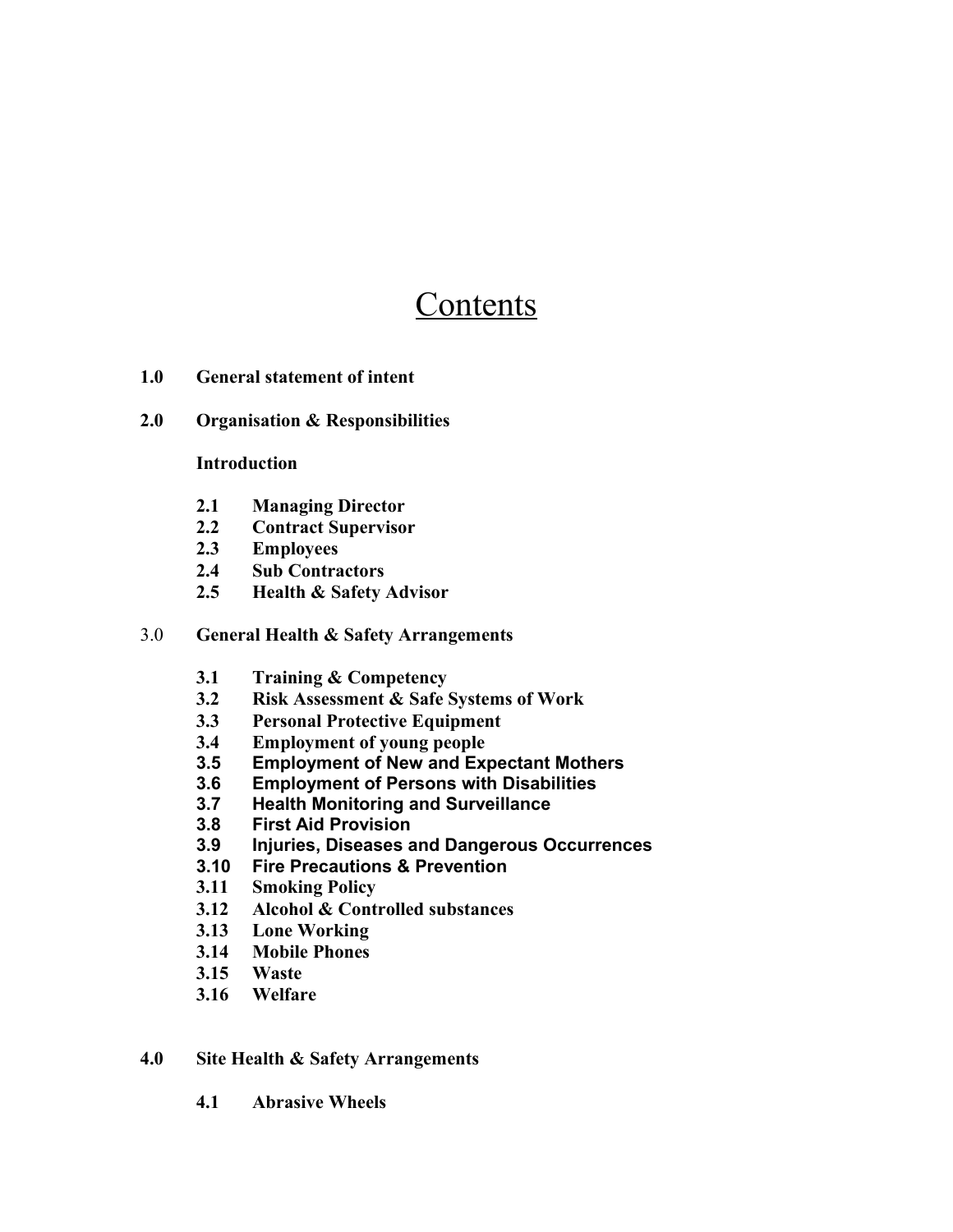- **4.2 Asbestos**
- **4.3 Cartridge Operated Tools**
- **4.4 Driving Company Vehicles**
- **4.5 Dust & Fumes**
- **4.6 Electricity & Portable Appliance Testing**
- **4.7 Fire**
- **4.8 Gases, Fuels and LPG**
- **4.9 Hazardous Substances**
- **4.10 Hot Work**
- **4.11 Housekeeping**
- **4.12 Lifting Operations and Lifting equipment**
- **4.13 Manual Handling Operations**
- **4.14 Noise**
- **4.15 Plant & Work Equipment**
- **4.16 Storage Racking**
- **4.17 Vibration**
- 4.18 **Waste Management**
- **4.19 Welfare Facilities**
- **4.20 Working at Height / Scaffolding Operations**

#### **5.0 Office Health & Safety Arrangements**

- **5.1 Display Screen Equipment**
- 5.2 **Electricity and Portable Electrical Appliances**
- 5.3 **Manual Handling Opperations**
- 5.4 **Slips Trip Falls**
- **5.5 Work Equipment**
- **6.0 Roofing Work Health & Safety Arrangements**
	- **6.1 Roofing Works**
	- **6.2 Asphalt Roffing**
	- **6.3 INDUSTRIAL ROOFING (CLADDING)**
	- **6.4 Welding**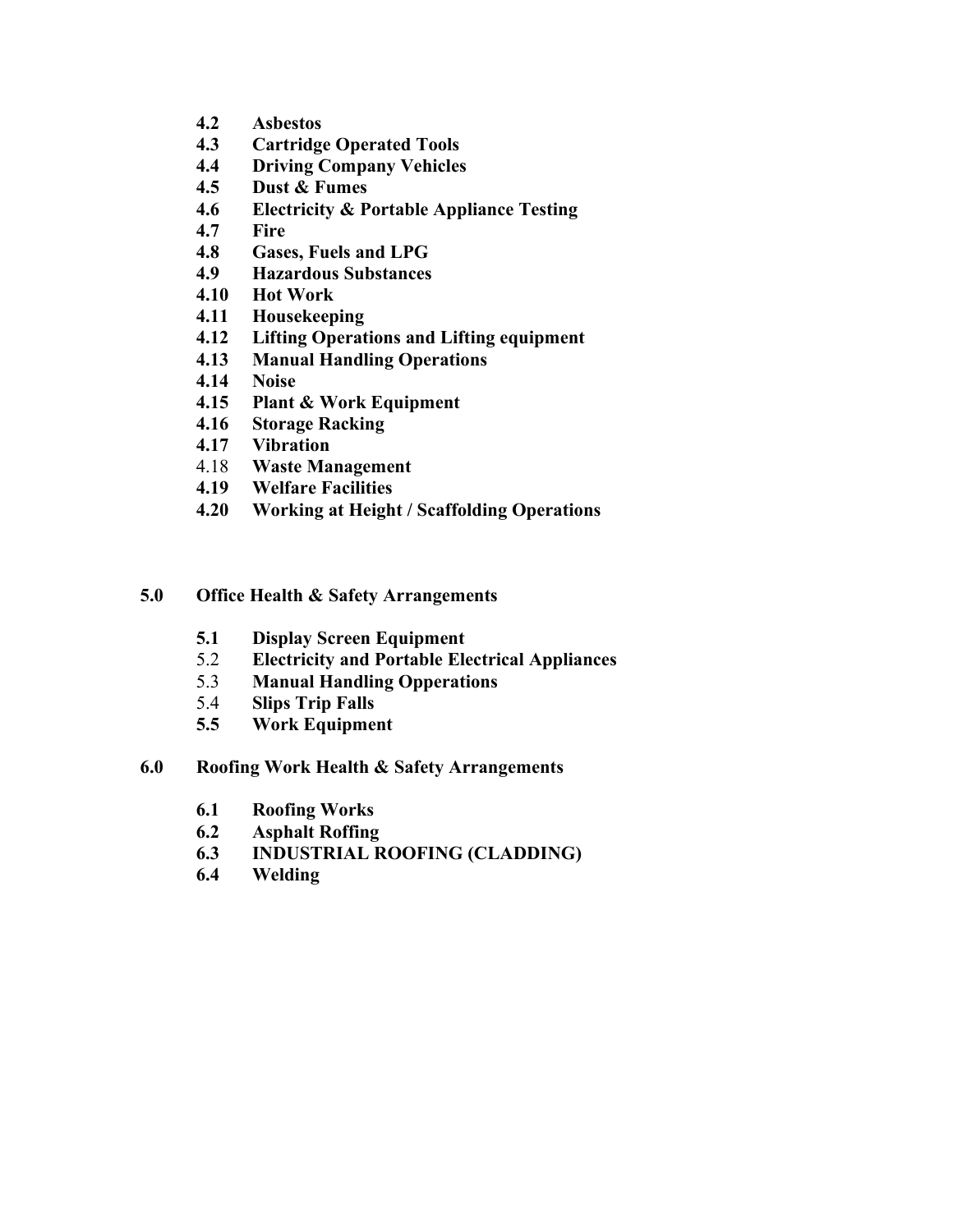**Section 1.0 General statement of intent**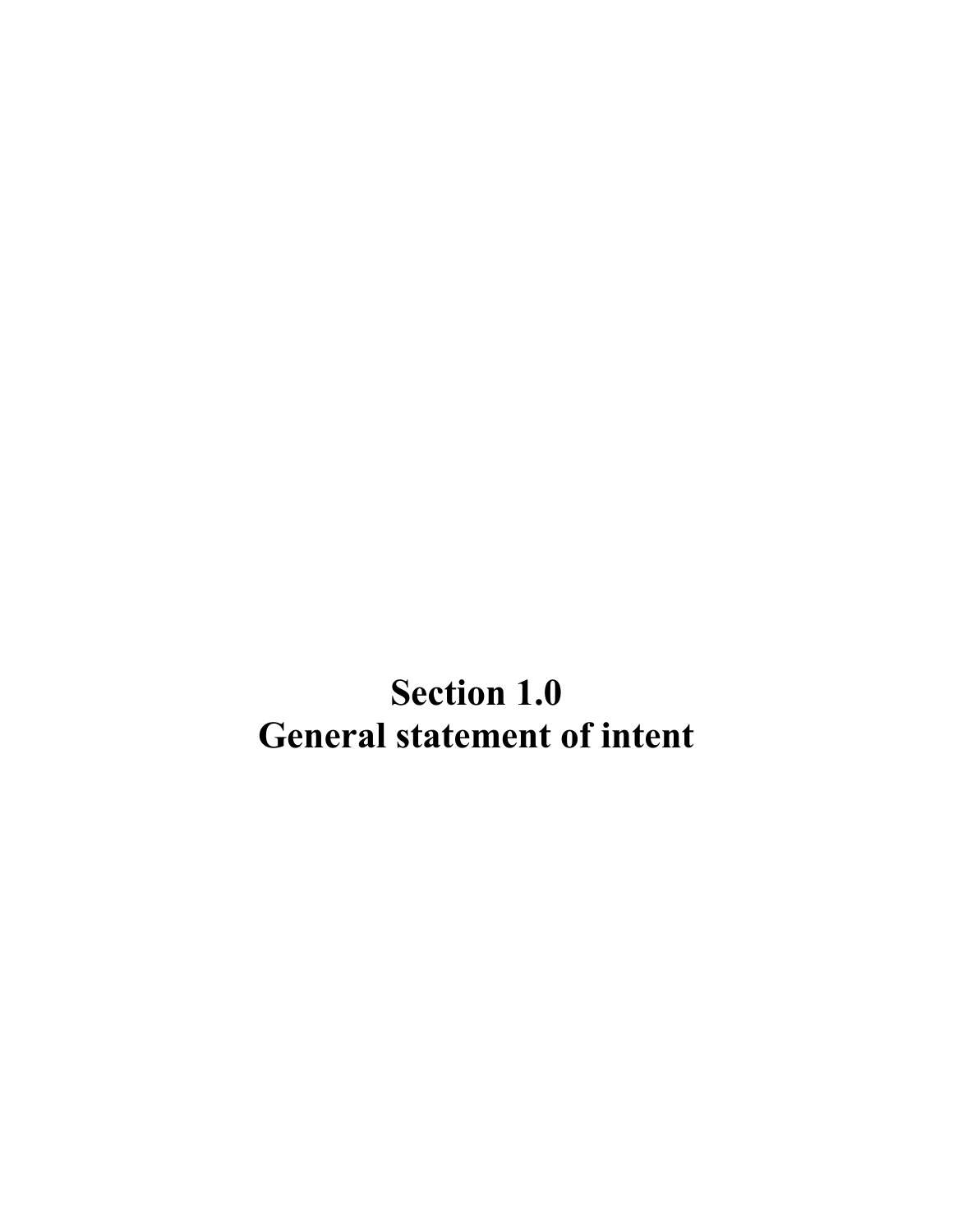#### **HEALTH & SAFETY AT WORK GENERAL STATEMENT OF INTENT**

The Managing Director of Gwyndaf Pritchard Roofing Ltd it is my will ensure that the Company complies with the Health & Safety at Work etc Act 1974 and all subsequent legislation, so far as is reasonably practicable, to ensure the Health, Safety and Welfare of all persons engaged in, or near, the Company's working operations, this includes employees, sub-contractors and the general public.

Good safety is good business and by having a positive safety culture within the working environment it will contribute to the continued success and sustainability of the Company within a highly competitive market.

To ensure that our health & safety responsibilities are complied with health & safety duties have been allocated to designated personnel within the Company structure.

All significant risks to personnel will be assessed and appropriate measures to control the risks will be developed. Safe Working practices and procedures shall be monitored continuously to encourage safe working throughout all work operations.

Adequate training shall be put into effect to ensure that all employees fully understand the requirements necessary to carry out their specific duties in a safe and efficient manner. Assessment of each work operation shall define the training necessary for each employee's duties.

Effective consultation between management and employees is to be actively encouraged with regard to matters of the Health, Safety and Well-being of all employees. The Company recognises that the key to all good safe-working practices is effective communication.

An appropriate amount of finance shall be allocated to each contract to meet the specific requirements for Safe Working.

Gwyndaf Pritchard Roofing Ltd as a Company have an excellent record of Safe Working due, in the main, to good working relationships between management and employees.

This relationship did not occur naturally, a lot of work has gone into the building of the relationship, which, like Safe Working, must be nurtured continuously.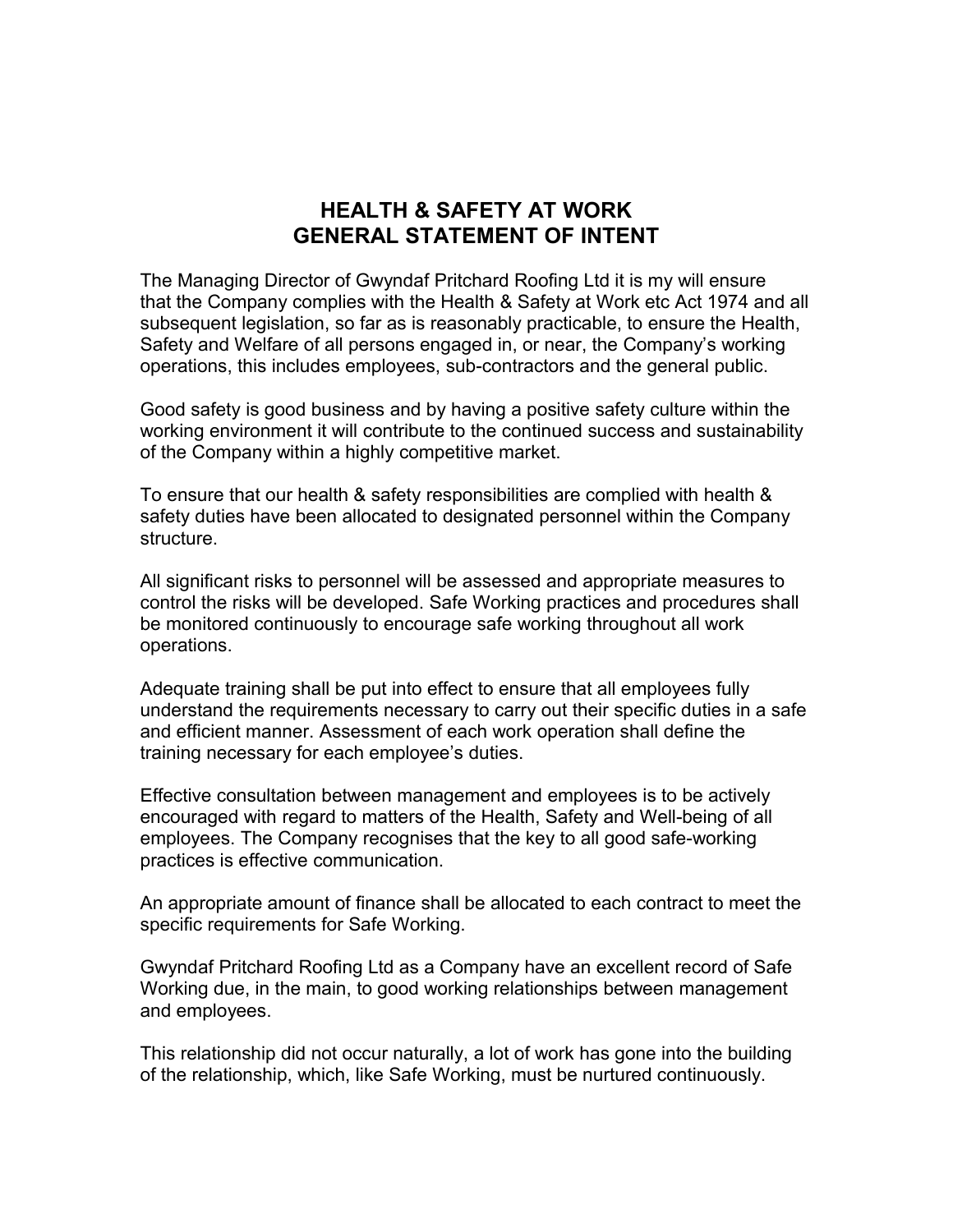Therefore, Gwyndaf Pritchard Roofing Ltd will continue to encourage safe working practices and procedures throughout to achieve the aim of keeping all employees free from incident and injury while working.

The Safety Management Systems within the Company will only be effective if followed by all personnel, these systems are to be complied with and any problems encountered are to be brought to the attention of the appropriate person.

The Safety Management Systems developed within the Company will ensure the health, safety and welfare of those affected by the work activities of Gwyndaf Pritchard Roofing Ltd.

In particular, there will be provided for every employee of the Company:

- A safe system of work appropriate to the risks faced
- Safe plant, machinery, equipment & tools
- Safe and healthy place of work, with suitable welfare arrangements
- Safe arrangements for the use of handling, storage, and transport of articles and substances
- Adequate safety training and instruction
- Safe access and egress from working areas
- **Protective clothing and safety equipment to conform to statutory** requirements
- **Specialist training given where appropriate**
- Appropriate first aid facilities
- **Adequate safety inspections**
- Adequate accident investigation, recording and reporting systems
- Adequate procedures for use in emergency situations, fire, explosion etc

Safety is taken seriously by the Company, and as such, consistent failings by any personnel engaged in Gwyndaf Pritchard Roofing Ltd activities in ensuring a safe and healthy work environment or non-compliance with agreed procedures will, therefore, be subject to disciplinary proceedings. Poor safety performance will not be tolerated.

**Signed: Date:**

**Gwyndaf Pritchard Managing Director**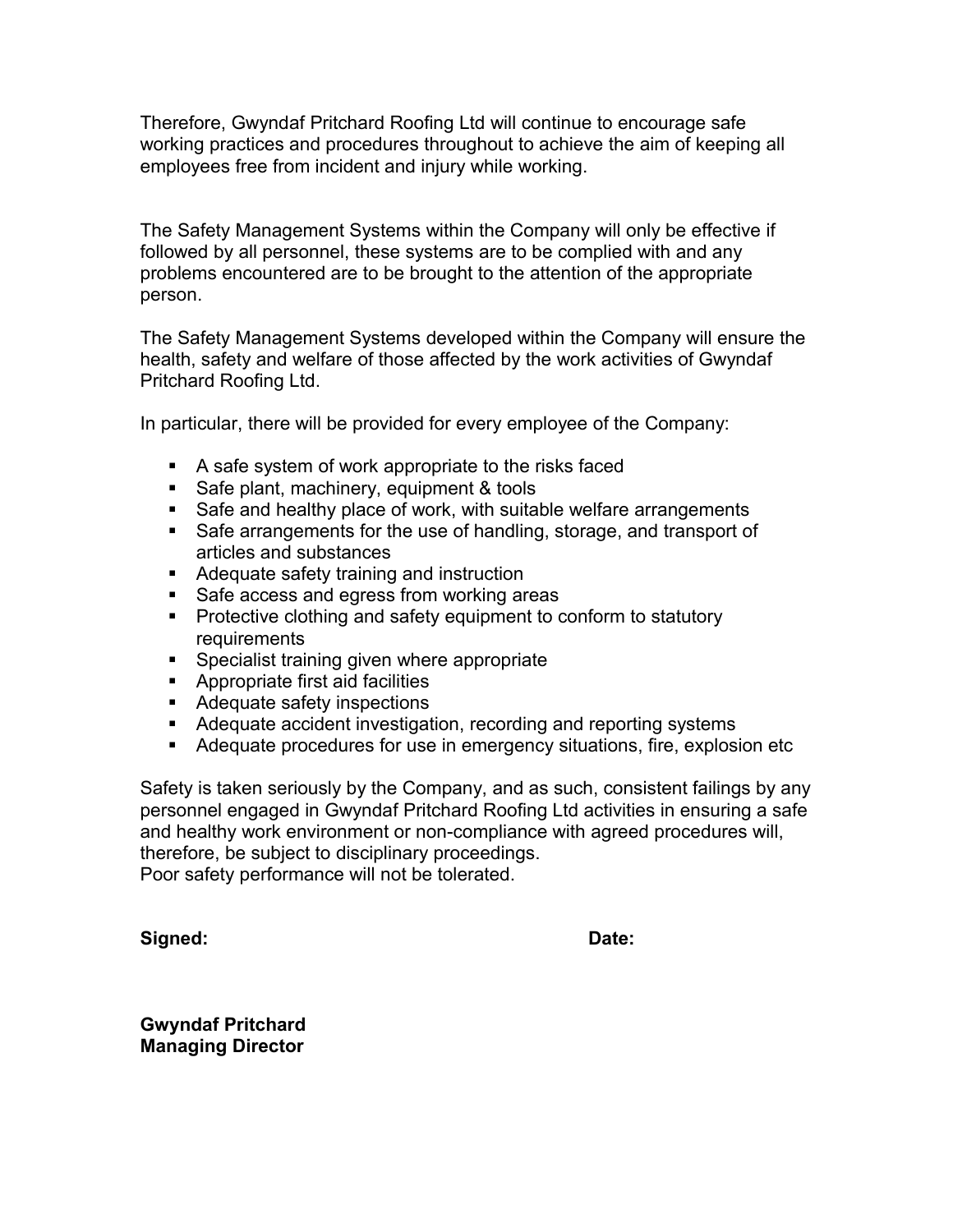### **Section 2.0 Organisation & Responsibilities**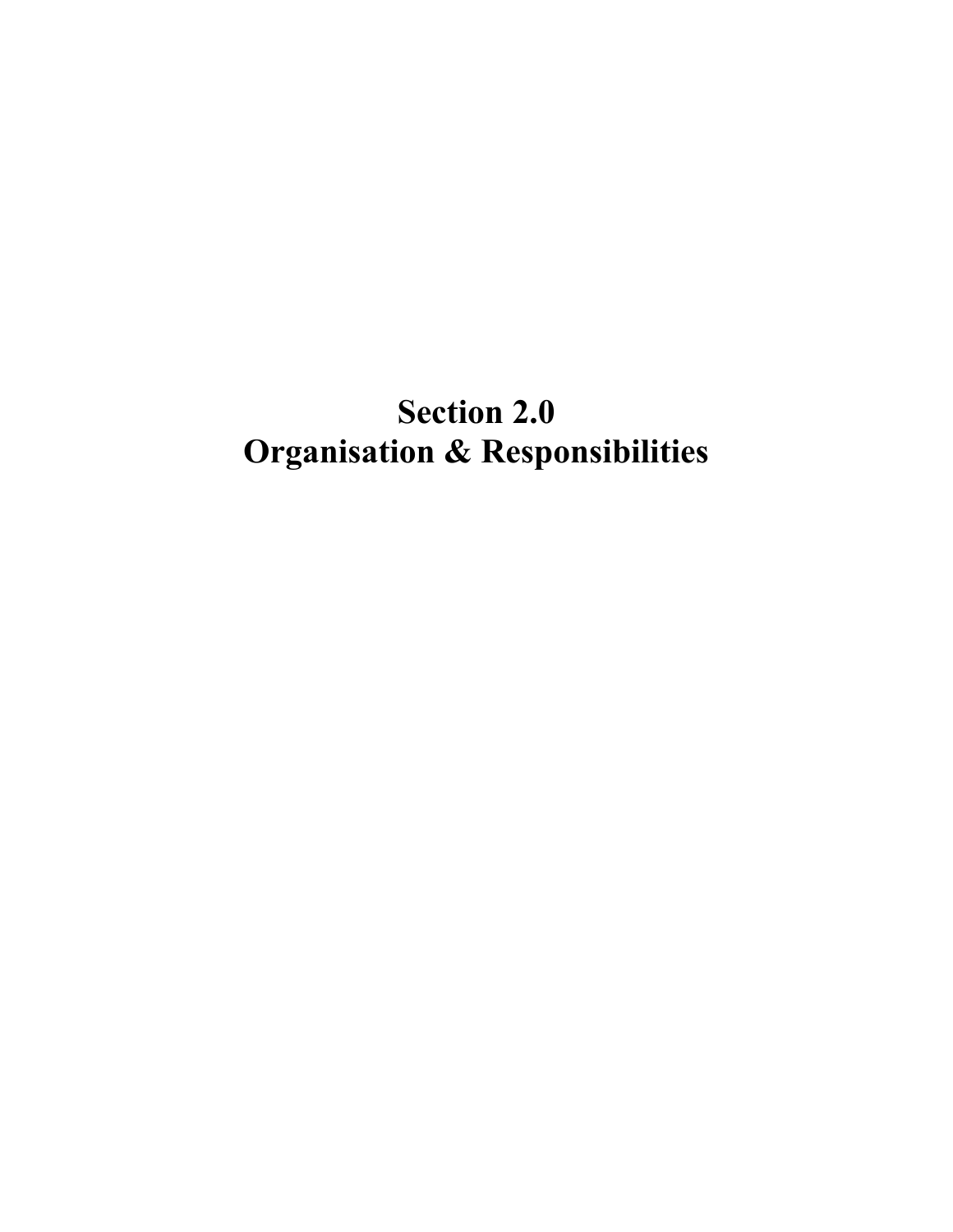#### **Introduction**

Health and Safety management is the responsibility of all personnel of Gwyndaf Pritchard Roofing and is a joint responsibility with contractors. It is the responsibility of the Director and Contract Supervisor to ensure that all personnel and contractors are properly equipped, trained and motivated in order to ensure high health and safety standards at work.

- Employees are deemed to be those persons directly employed, either on a full-time or part-time basis and those self-employed persons who undertake work on behalf of Gwyndaf Pritchard Roofing.
- Sub-contractors are deemed to be those persons who are sub-contracted to work for Gwyndaf Pritchard Roofing in its capacity as a contractor, but who are not direct employees.
- **Suppliers are deemed to be those persons who supply goods and/or services.**

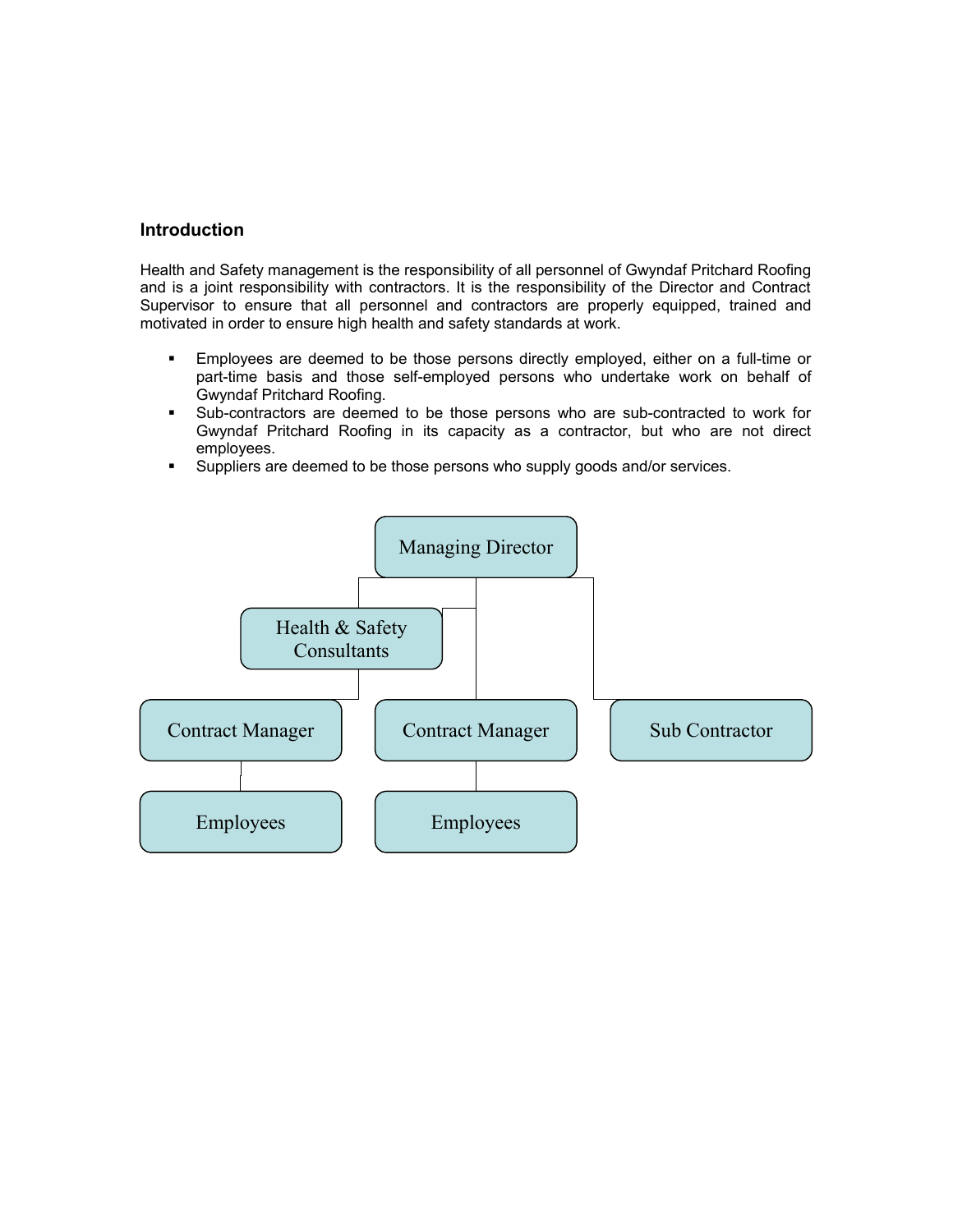#### **2.1 Managing Director**

The Managing Director has overall responsibility for the health and safety and welfare of all employees, for the environmental impact of company activities and fulfillment of all legal duties imposed on him, as the Employer, by relevant legislation.

In recognition of the legal duties imposed upon him, the Director Responsible for Safety will:

- Understand the main requirements of the Health and Safety at Work etc. Act 1974;<br>■ Ensure that every aspect of health and safety and its implications is given
- Ensure that every aspect of health and safety and its implications is given due consideration in all executive decisions;
- Set, monitor and review the effectiveness of the Company Health and Safety Policy, ensuring that it meets current legislative requirements and accurately reflects Company activities;
- Ensure adequate resources are available to implement the Company Health and Safety Policy and to enable legal and moral obligations to be met;
- Seek competent advice, as and when appropriate, on health and safety issues;
- Ensure that all new employees receive adequate induction training as soon as is reasonably practicable after joining the Company and on starting at a new site;
- Ensure all employees and sub-contractors receive suitable information, instruction, training and where appropriate, supervision to assure their competence for the work they are to undertake;
- **Ensure that all contractors and sub-contractors are competent to conduct the work they** undertake by compiling and maintaining a list of approved contractors (and their subcontractors) authorised to work for the company;
- Monitor the performance of contractors who undertake work on behalf of Gwyndaf Pritchard Roofing;
- Ensure that all plant, equipment and materials are safe, maintained and suitable for the work for which they are to be used;
- Ensure that suitable and sufficient risk assessments of the activities of Gwyndaf Pritchard Roofing are undertaken to identify and implement effective control measures required to eliminate, reduce or control the risk of harm occurring to employees or others who may be affected by the activity;
- Ensure that the results of the risk assessments are effectively communicated throughout the Company and to others who may be affected by the activity;
- Provide, maintain and instruct employees in the use of personal protective equipment as identified by risk assessment;
- In respect of hazardous substances, ensure that appropriate information is available to enable suitable assessment of the process to be conducted;
- **Ensure that accidents and near misses are recorded;**
- Ensure that all injuries, diseases and dangerous occurrences involving employees are investigated and, where appropriate, reported as required under the Reporting of Injuries, Diseases and Dangerous Occurrences Regulations 1995;
- Maintain effective communication routes throughout the Company and ensure employees are aware of the Company Health and Safety Policy and other health and safety matters as they arise;
- Take immediate action in respect of:
	- − Prohibition and improvement notices;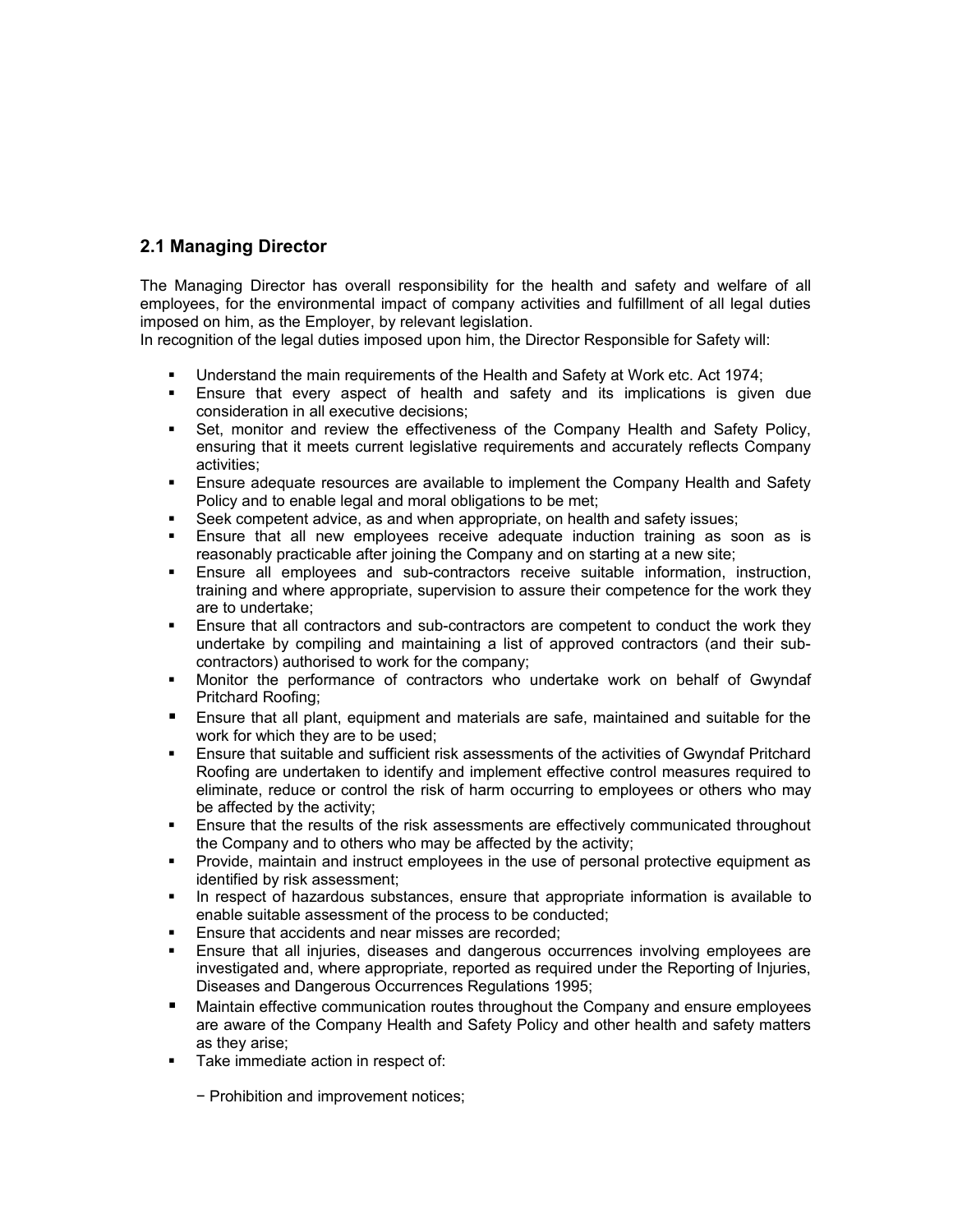- − Matters of complaint by HSE Inspectors;
- − Concerns by employees or others, of health, safety and environmental standards;
- − Accidents, incidents and near misses involving employees;
- Maintenance of registers and records as required by current legislation;
- **E** Ensure that the management of health and safety within the Company is periodically audited to ensure that high standards of health and safety performance are being maintained and to identify areas where improvements are to be made; and Ensure that health, safety and environmental performance is regularly reviewed.
- Carry out documented inspections of sites, facilities, plant and equipment so as to maintain health and safety standards;
- Communicate health and safety matters to employees and sub-contractors via induction training or toolbox talks.

#### **2.2 Contract Supervisors**

Authority is delegated to the Contracts Supervisors to oversee and enforce the implementation of the Company Health and Safety Policy on site. Contracts Supervisors will report directly to the Managing Director.

The Contracts Supervisors will:

- Understand the Gwyndaf Pritchard Roofing Health and Safety Policy;
- Ensure that the Health and Safety Policy is effectively communicated to the personnel under their control;
- Ensure that employees and sub-contractors comply with the Company Health and Safety Policy;
- **Establish and maintain high standards of health, safety and environmental performance** on site;
- **Foster a positive health and safety culture amongst all employees;**
- Ensure a safe working environment with safe access and egress at all times;
- **Ensure safe working practices are observed;**
- **•** Communicate and monitor the effectiveness of site-specific arrangements for health and safety;
- Ensure that suitable and sufficient risk assessments have been undertaken for sitespecific work activities;
- Ensure that personnel under their control are adequately inducted, trained, instructed and informed;
- Ensure that appropriate equipment is available and maintained in a safe condition;
- Maintain all registers and records on site, as required by current legislation;
- **IMMED 19 EXECUTE:** Immediately bring to the attention of the Managing Director matters relating to health and safety standards or performance;
- Ensure personnel at all work sites are fully aware of potential hazards as identified Risk assessments.
- Ensure that all electrical appliances used have been tested and are safe to use.
- **Ensure a safe working environment with safe access and egress at all times;**
- **Ensure safe working practices are observed at all times;**
- **Assist the Managing Director in the risk assessment process;**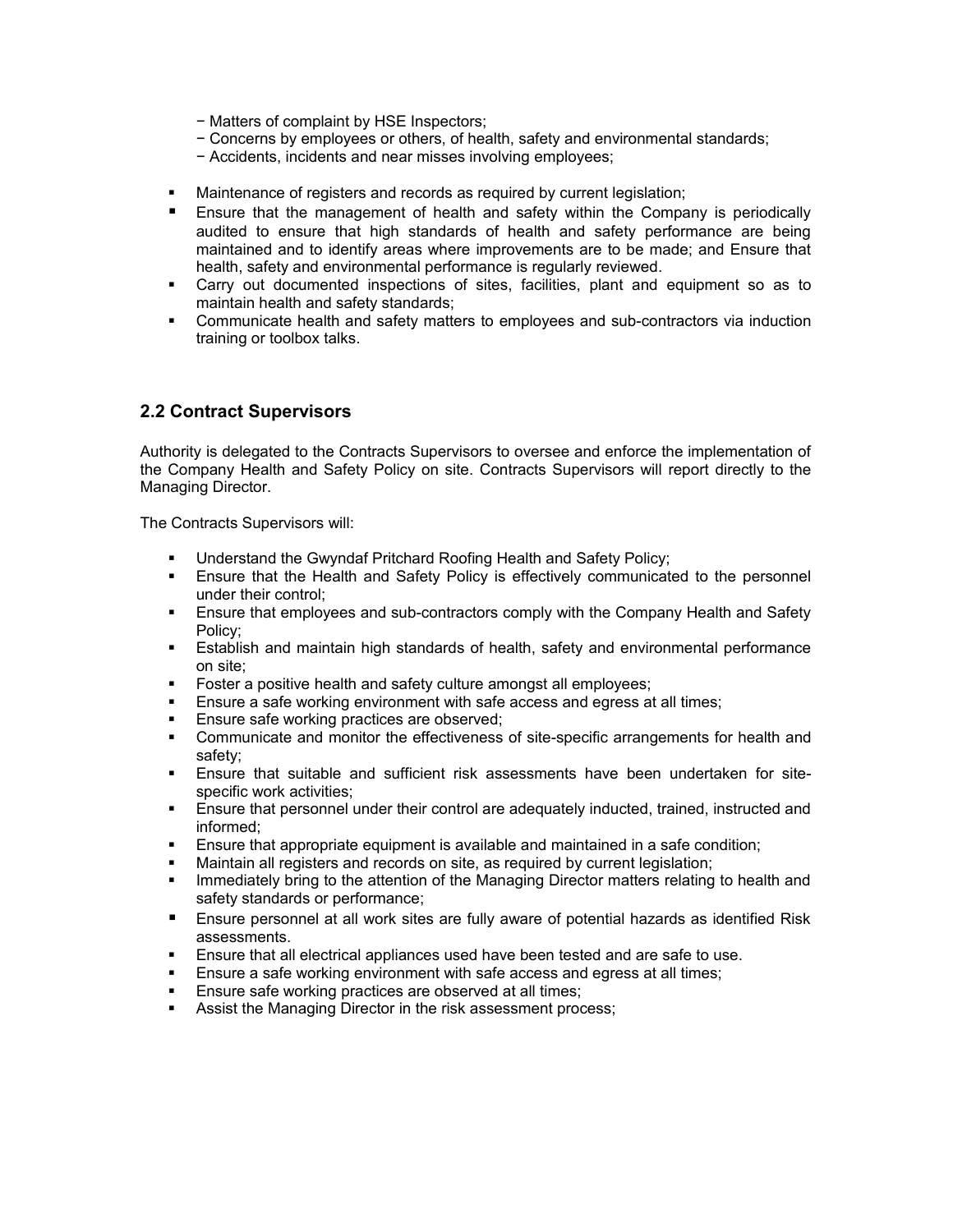#### **2.3 Employees**

All employees of Gwyndaf Pritchard Roofing have legal duties under health and safety legislation while at work to ensure the health and safety of themselves and others that may be affected by their acts or omissions.

In recognition of the legal duties imposed upon them, all employees will:

- Co-operate with the Managing Director and Contract Supervisors to enable legal duties to be met;
- Comply with ALL requirements of the Health and Safety Policy and associated procedures;
- Not intentionally or recklessly interfere with, or misuse anything, provided by Gwyndaf Pritchard Roofing in the interests of health and safety;
- Actively promote a positive health and safety culture throughout the Company;
- Only undertake work for which they have been trained and are qualified and competent to undertake;
- Not undertake an activity until a suitable and sufficient assessment has been conducted by a competent person and the results communicated to them and others who may be affected by the activity;
- When on site, follow all site safety rules and procedures;
- Use and maintain in a serviceable condition all plant and equipment in accordance with the training provided;
- Use and maintain in accordance with instructions and training given, and report the loss or defect of all personal protective equipment provided by Gwyndaf Pritchard Roofing;
- Make themselves aware of all site first aid, fire and emergency procedures;
- Raise all matters of concern relating to health and safety as they arise to the appropriate responsible person;
- **Ensure all accidents are entered in the Accident Book held on site; and**
- Ensure all accidents and incidents, including near misses, are reported to the responsible person on site to ensure appropriate investigation can be undertaken.

All employees are to ensure that Gwyndaf Pritchard Roofing as their employer is made aware of any medical condition that is likely to affect their ability to undertake the work they are assigned.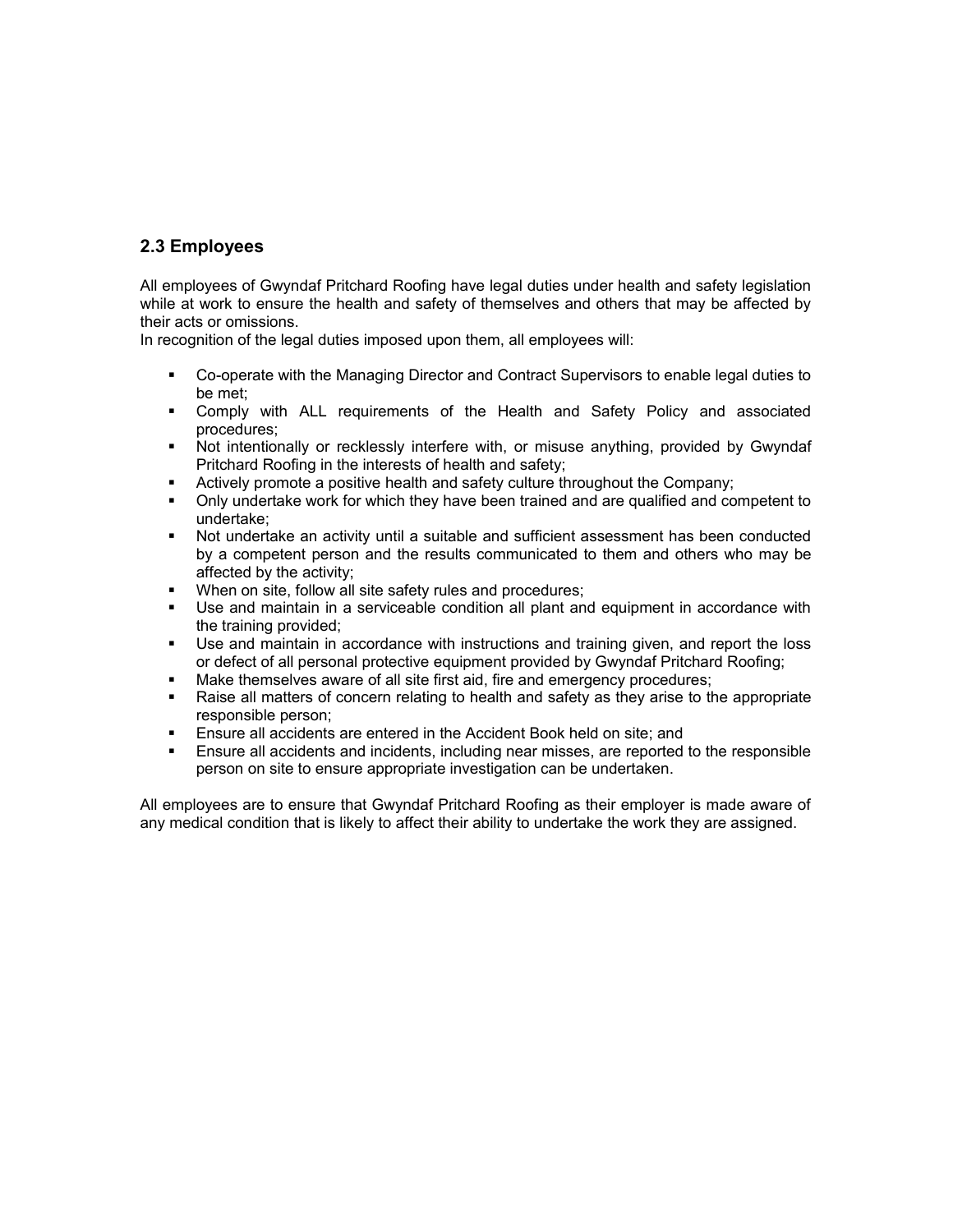#### **2.4 Sub-Contractors**

All sub-contractors who undertake work on behalf of Gwyndaf Pritchard Roofing have legal duties under health and safety legislation while at work to ensure the health and safety of themselves and others that may be affected by their acts or omissions.

In recognition of the legal duties imposed upon them, all sub-contractors who undertake work on behalf of Gwyndaf Pritchard Roofing will:

- Co-operate with the Managing Director, Contract Supervisors and their own Employer to enable them to comply with their legal duties;
- Comply with ALL requirements of the Gwyndaf Pritchard Roofing Health and Safety Policy and other rules and procedures in place and notified to them;
- Not intentionally or recklessly interfere with or misuse anything provided by the Company or their Employer in the interests of health and safety;
- **EXTERN** Actively promote a positive health and safety culture on site:
- Only undertake work for which they have been trained and are qualified and competent to undertake;
- Ensure that risk assessments and method statements relating to their work are presented to the Contract Manager prior to commencement of work, if they are not following the Safe System of Work provided by Gwyndaf Pritchard Roofing;
- Not undertake an activity until a suitable and sufficient assessment has been conducted by a competent person and the results communicated to them and others who may be affected by the activity;
- When on site, follow all site safety rules and procedures;
- Use and maintain in a serviceable condition all plant and equipment;
- Use and maintain in accordance with instructions and training given, and report the loss or defect of all personal protective equipment provided by Gwyndaf Pritchard Roofing and their own Employer;
- Make themselves aware of all site first aid, fire and emergency procedures;
- Raise all matters of concern relating to health and safety as they arise to the appropriate responsible person;
- Ensure all accidents are entered in the Company Accident Book held on site and in their Employers Accident Book; and
- Ensure all accidents and incidents, including near misses, are reported to the responsible person on site to ensure appropriate investigation can be undertaken.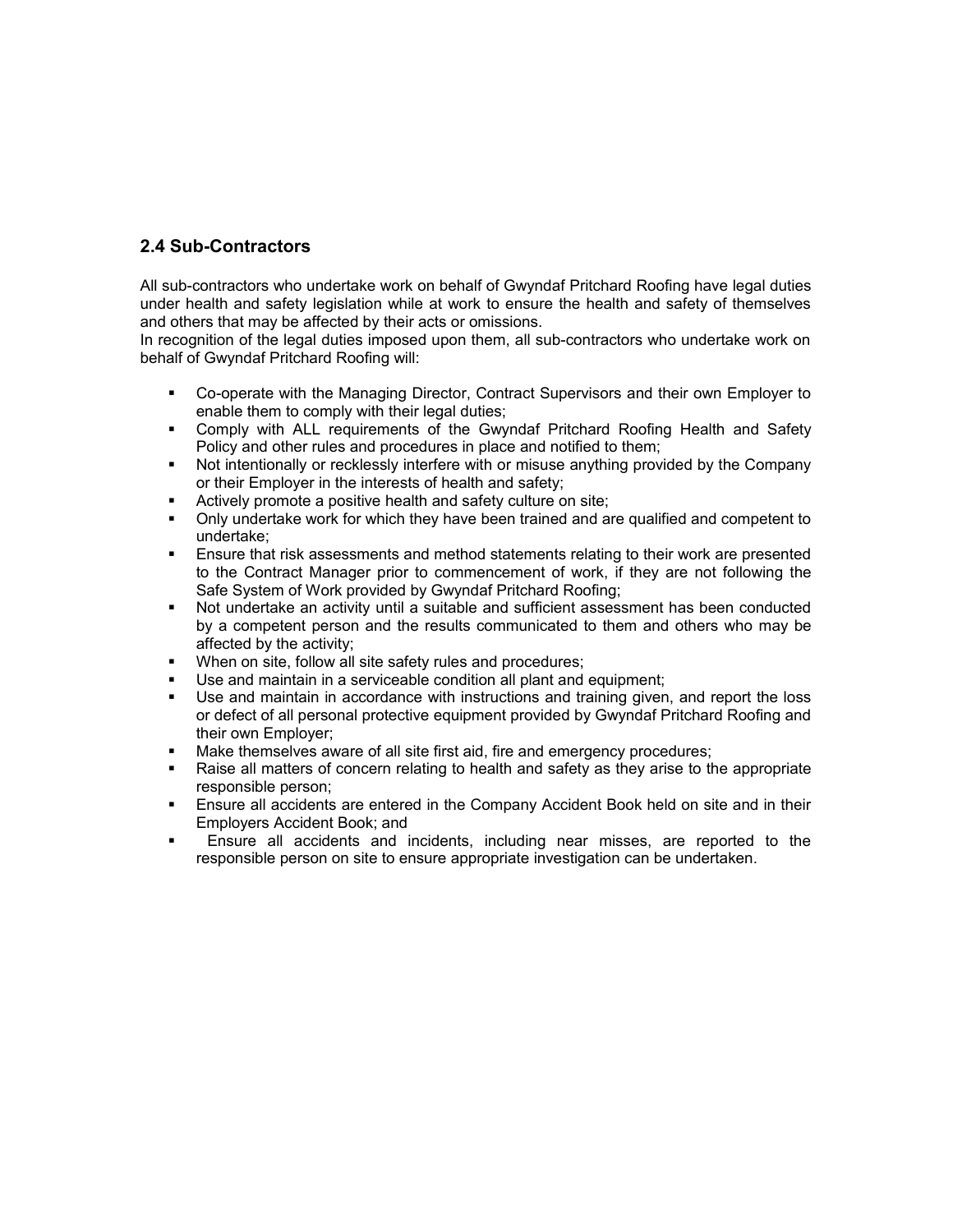#### **2.5 Health and Safety Advisor**

The Health and Safety Advisor is the appointed Competent Person under the Management of Health and Safety at Work Regulations, responsible for advising the Managing Director, Contract Supervisors and other Company personnel and sub-contractors on matters of health and safety policy, management, good practice and legislation.

Gwyndaf Pritchard Roofing utilises the services of an external company to fulfill the role of Health and Safety Advisor.

Diogel Health & Safety Consultancy is appointed as Competent Persons under the Management of Health and Safety at Work Regulations to advise the Managing Director, Contracts Supervisors and other Company personnel and sub-contractors on matters of health and safety policy, management, good practice and legislation.

The consultants provide the following services according to requirements:

- Monitor the Gwyndaf Pritchard Roofing Health and Safety Policy and associated procedures pertaining to health and safety and advise on updates as required by legislation and good practice;
- Provide legislative and regulatory information to the Managing Director, Contracts Supervisors and other Company personnel and sub-contractors;
- Provide appropriate support for health and safety matters to the Managing Director Contracts Supervisors and other Company personnel and sub-contractors;
- Advise on health and safety training needs and assist in identifying appropriate training (in-house or external);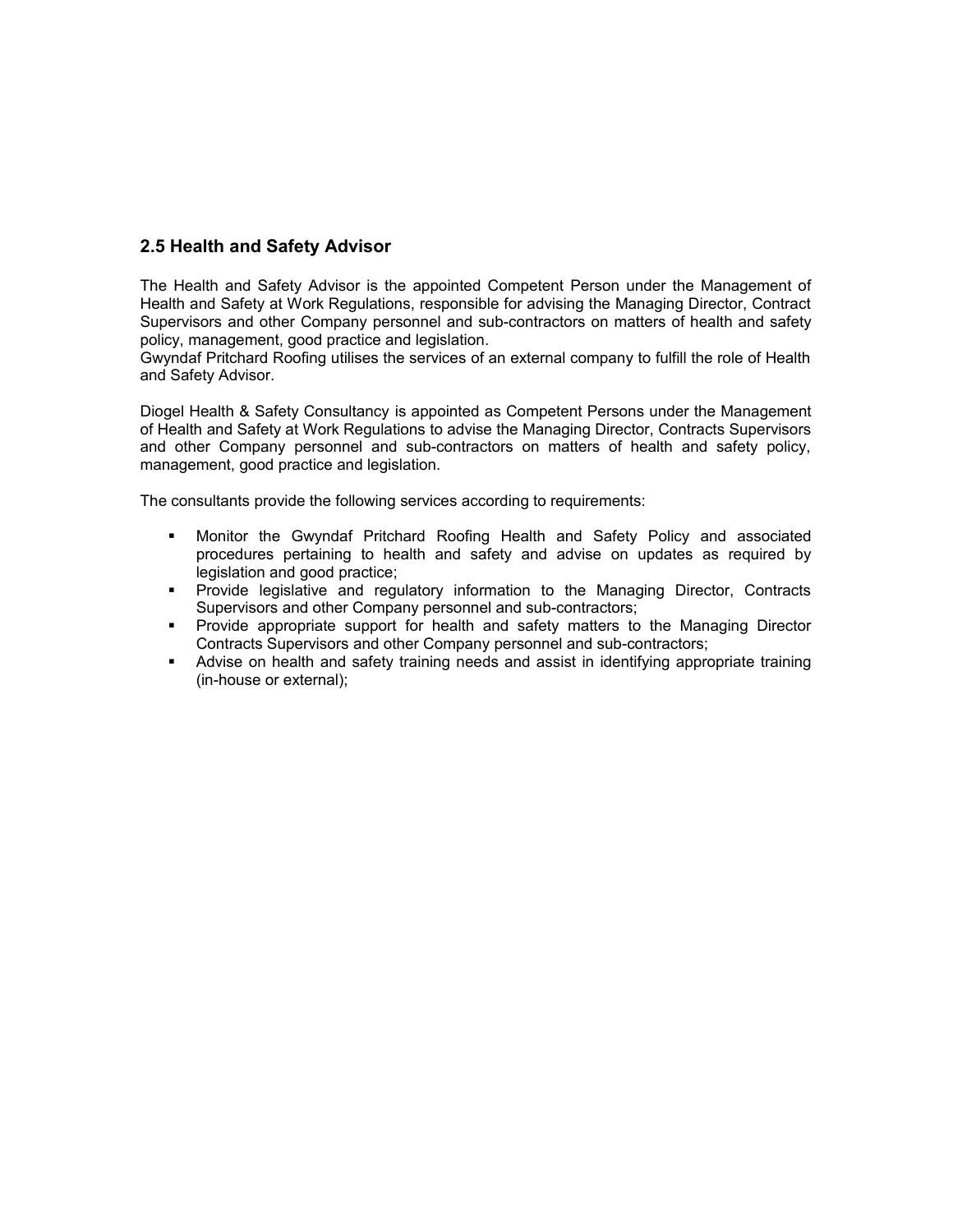# **Section 3.0 General Health & Safety Arrangements**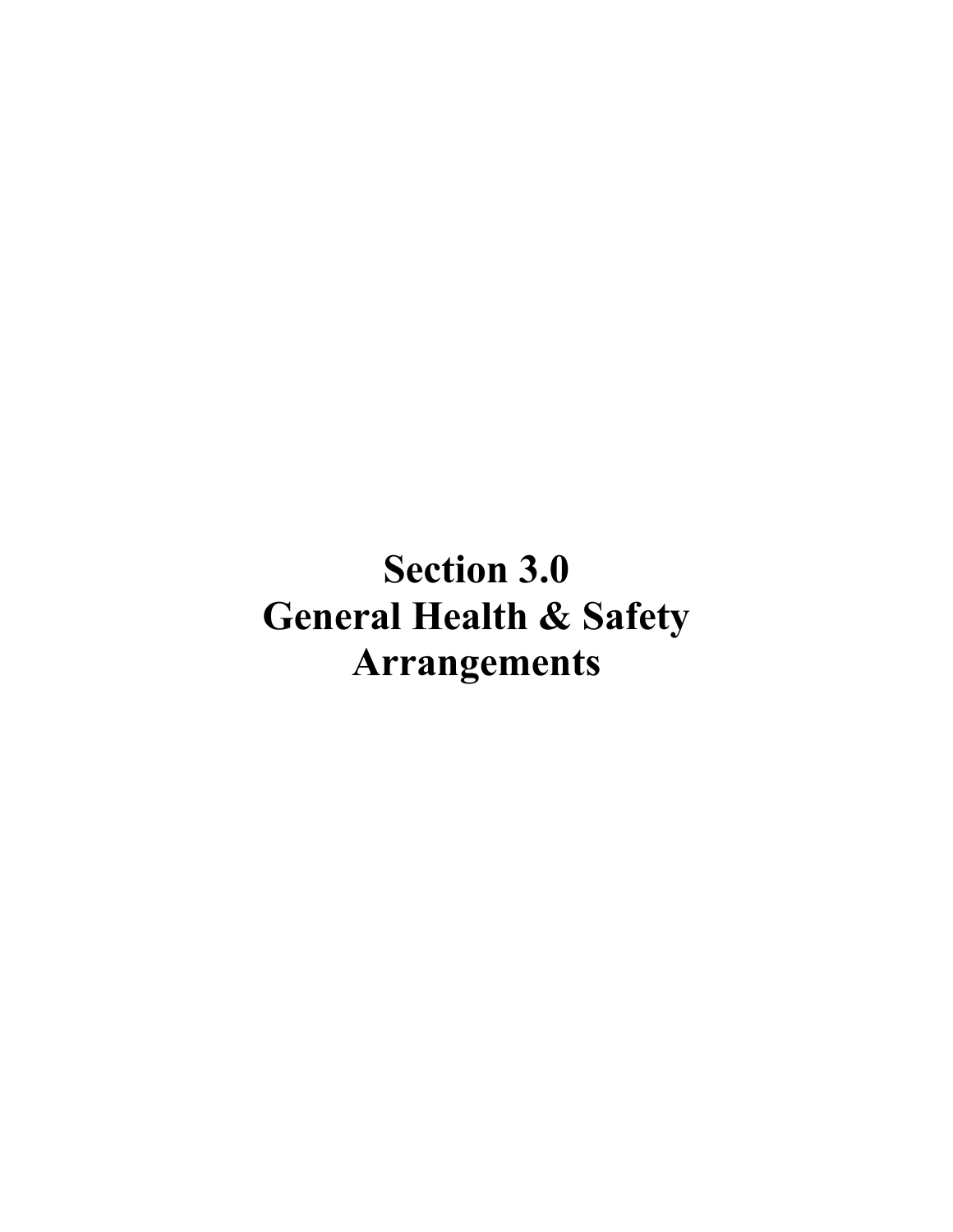#### **3.1 Training and Competence**

- All new employees of the Company will receive induction training as soon as reasonably practicable.
- **Site-specific induction training will be given to employees and sub-contractors whenever** work commences on a new site. A copy of the site-specific induction training record will be maintained.
- **All Company employees are qualified and competent to undertake the work they are** engaged in.
- **Employees shall only carry out work for which they hold the appropriate competencies.**
- **Further training shall be given:** 
	- − For periodic refresher training;
	- − When required by current best practice;
	- − When being exposed to new or increased risks;
	- − When being transferred or given a change in responsibility; and/or
	- − When there is a change in work methods, technology, equipment or practices.
- **A Training Record will be maintained for all employees.**
- **All induction and training records and, where issued, certificates of training, qualifications** and competence will be held in the Main Office.
- Training standards will be kept under review to ensure that the requirements of current legislation and risk assessments are met.
- **EX Competency training will be provided during work hours, and the Company will meet the** expense.
- Training will be an on-going process for all employees. This will be carried out in-house where it is appropriate, otherwise specialist-training establishments will be used.

#### **3.2 Risk Assessment & Safe Systems of Work**

The Managing Director And Contract supervisor will ensure:

- Where significant hazards are evident, an appropriate risk assessment will be undertaken and communicated to all those at risk;
- **Safety method statements or written procedures detailing safe systems of work are** produced based on the findings of the risk assessments;
- That all risk assessments, safe systems of work and safety method statements are communicated to all who may be affected by the activity;
- That all personnel who may be affected by the activity are made aware, that if any aspect of the activity or the environment in which it is conducted alters then a review of the risk assessment must be undertaken and appropriate changes to the safe system of work or safety method statement effected before the work is continued;
- That master copies of all assessments, safe systems of work and method statements are held in the Main Office with copies of relevant assessments available on site; and
- Systems of work are presented to Principal Contractors prior to work commencing, when requested.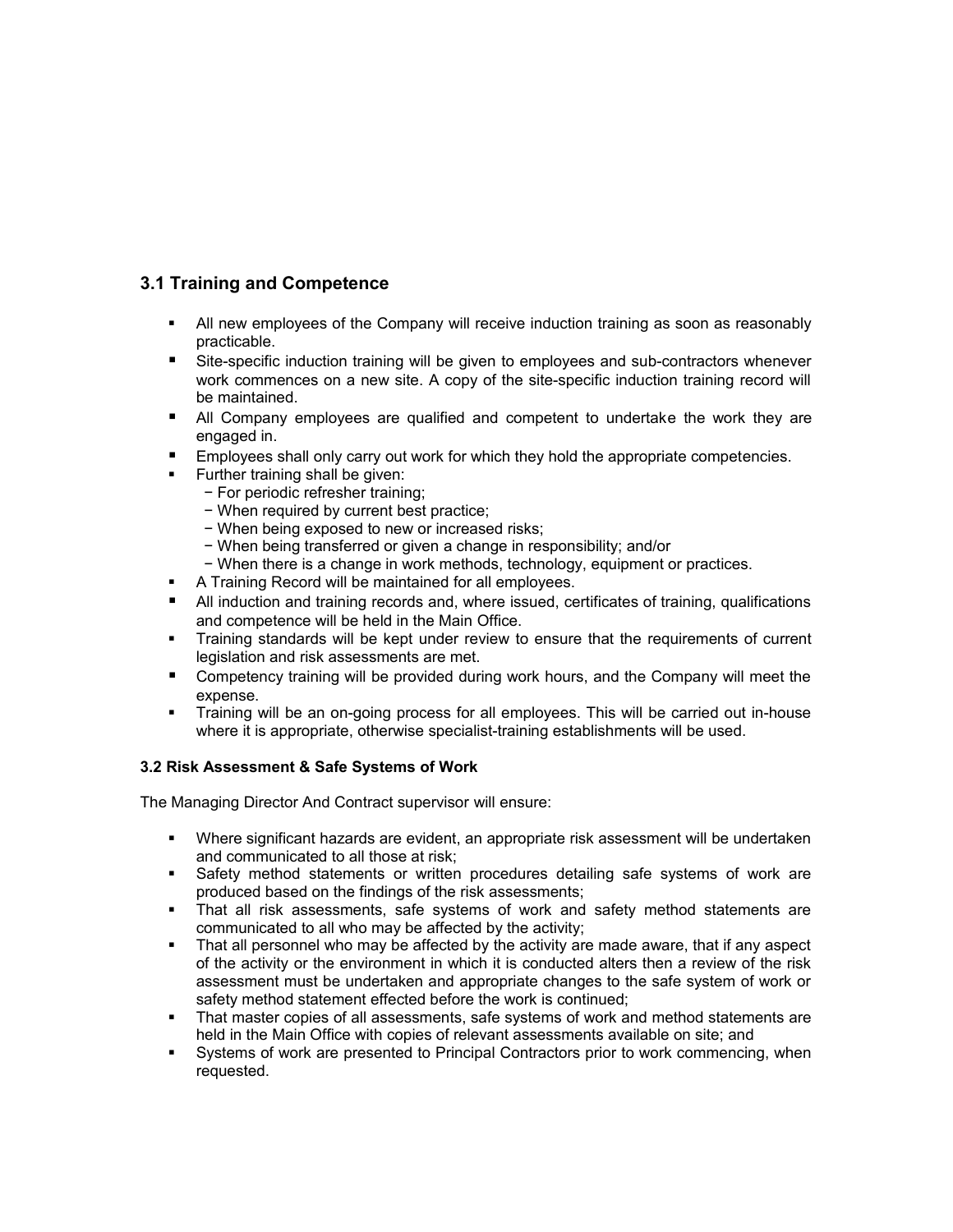The Contracts Supervisor will also ensure that safe systems of work and risk assessments of sub-contractors to Gwyndaf Pritchard Roofing are approved prior to work commencing on sites.

#### **3.3 Personal Protective Equipment**

The Managing Director and Contract Supervisors will ensure that:

- Personal Protective Equipment (PPE) is provided to employees of Gwyndaf Pritchard Roofing where it is required by current legislation and as identified by risk assessment;
- **PPE will be provided in circumstances where exposure to hazards cannot be affected by** other means or to supplement existing control measures identified by a risk assessment. An assessment will be made to ensure that the PPE is suitable for purpose and is appropriate to the risk involved;
- Safety footwear and hi-visibility jackets to the appropriate standard shall be worn at all times whilst work is being conducted on behalf of Gwyndaf Pritchard Roofing without exception;
- Gloves and protective goggles are worn when using cutting, drilling or grinding equipment;
- Suitable facilities for the storage of PPE are provided and used;
- **Sub-contractors provide and wear PPE to the required standards;**
- **PPE** is provided and worn as required by the Principal Contractor;
- **Information, instruction and training will be given to all employees on the safe use and** maintenance of PPE; and
- Employees will, in accordance with instructions given, make full use of all PPE provided and maintain it in a serviceable condition and report its loss or defect immediately.

#### **3.4 Employment of Young Persons**

- Risk assessments will be carried out, or reviewed, to identify and address the risks to young persons (i.e. those under the age of 18), when employed by the Company.
- **Protection will be provided from any risks to the health and safety of young persons** associated with their lack of experience, lack of awareness of existing risks or immaturity.
- **Unless as part of their training, or where the work is carried out under the supervision of a** competent person and where the risk has been reduced to the lowest reasonably practicable level, young persons will not be employed where the work:
	- − Is beyond their physical or psychological capability;
	- − Involves exposure to toxic or carcinogenic substances or substances which cause heritable genetic damage, harm to unborn children or cause any other chronic health effect;
	- − Involves an accident risk which they may not reasonably recognise due to their insufficient attention to safety or lack of experience or training; and/or
	- − Involves a risk to health from extreme temperatures (hot or cold), noise or vibration.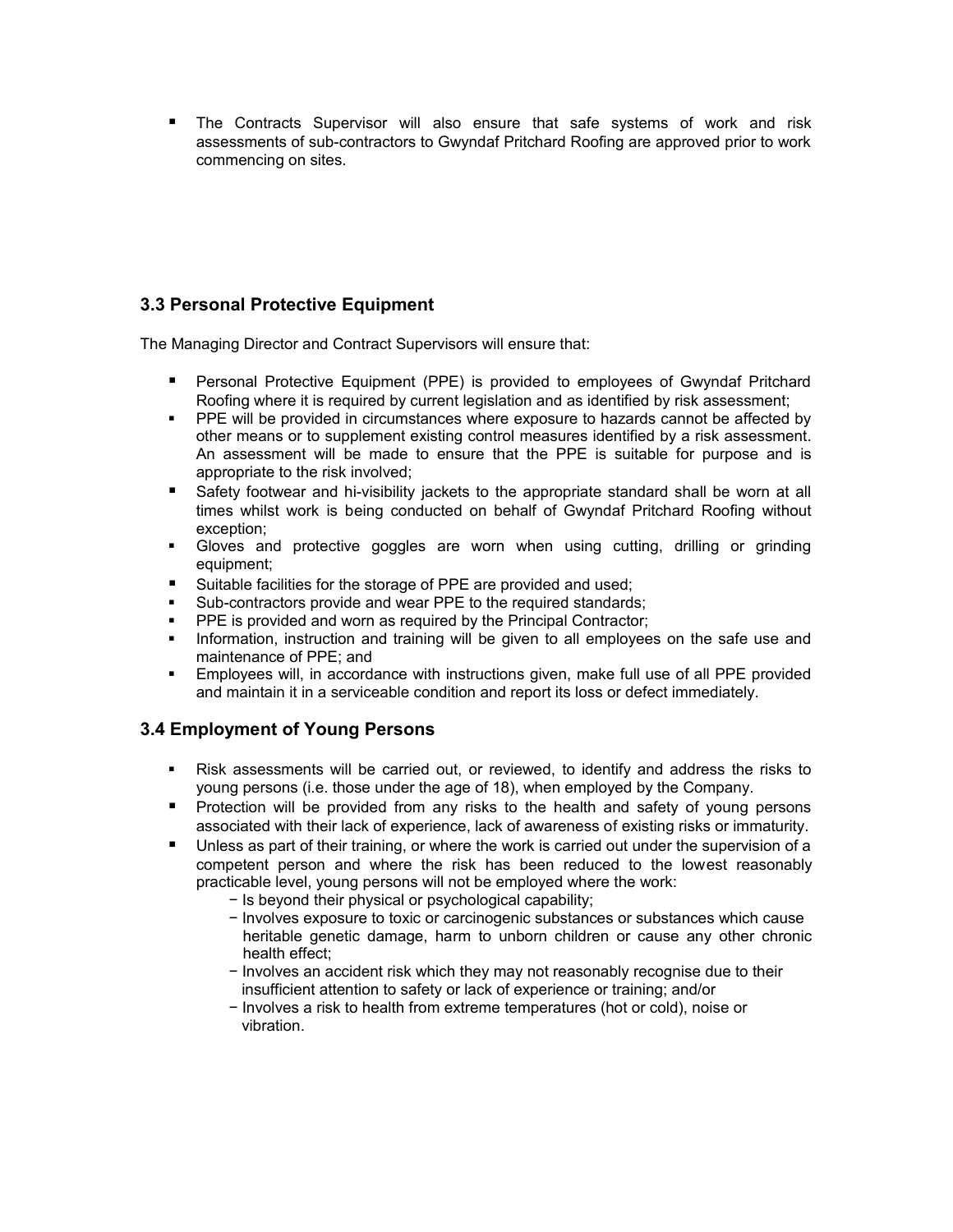#### **3.5 Employment of New and Expectant Mothers**

- **The Managing Director will ensure that risk assessments of the activities undertaken by** Gwyndaf Pritchard Roofing take into account the needs of pregnant employees and new mothers. The assessment will identify and address the risks to the unborn child, a child of a woman who is still breastfeeding and to the mother.
- The assessment will ensure that adequate steps are taken to avoid the risk to new and expectant mothers arising from exposure to physical, biological and chemical agents and from working conditions.
- Where the risk cannot be avoided then working hours may be temporarily adjusted or suitable alternative work will be offered. If this is not viable then suspension on full pay will be exercised for as long as is necessary to protect the health and safety of the mother and that of her child.

#### **3.6 Employment of Persons with Disabilities**

- **The Director Responsible for Safety will ensure that risk assessments of the activities** undertaken by Gwyndaf Pritchard Roofing take into account the needs of employees with disabilities.
- **Employees are to ensure that Gwyndaf Pritchard Roofing, as their employer, is made** aware of any form of disablement that is likely to affect their ability to undertake the work they are assigned.
- Where appropriate, employees with disabilities will be monitored at regular intervals (e.g. by routine medical examination) to ensure their suitability for the work on which they are employed.

#### **3.7 Health Monitoring and Surveillance**

- **Employees of Gwyndaf Pritchard Roofing are to declare any aspect relating to their** health that may put them at risk while undertaking the work for which they are employed or that may be affected by the environment in which it is to be undertaken.
- Employees will be provided with health surveillance appropriate to the risks to health and safety resulting from their employment, as identified by risk assessment or legal statute.
- Regular site workplace inspections will be carried out by the Managing Director and documented

#### **3.8 First Aid Provision**

- The Managing Director will nominate suitably trained persons as qualified First Aiders to ensure adequate provision of first aid. These details will be prominently displayed in offices and, where practicable, on site and will be communicated through induction training.
- A qualified First Aider or Appointed Person shall be on site at all times whilst routine work is being undertaken.
- In the absence of the nominated First Aider, the Appointed Person or other qualified first aid personnel will be available on site at all times whilst routine work is being conducted. The name of this person shall be communicated to all persons affected.
- In the absence of all nominated first aid trained personnel, revised first aid arrangements shall be communicated to all persons affected.
- Personnel undertaking short-term projects will be briefed, with regard to first aid provisions, prior to undertaking work.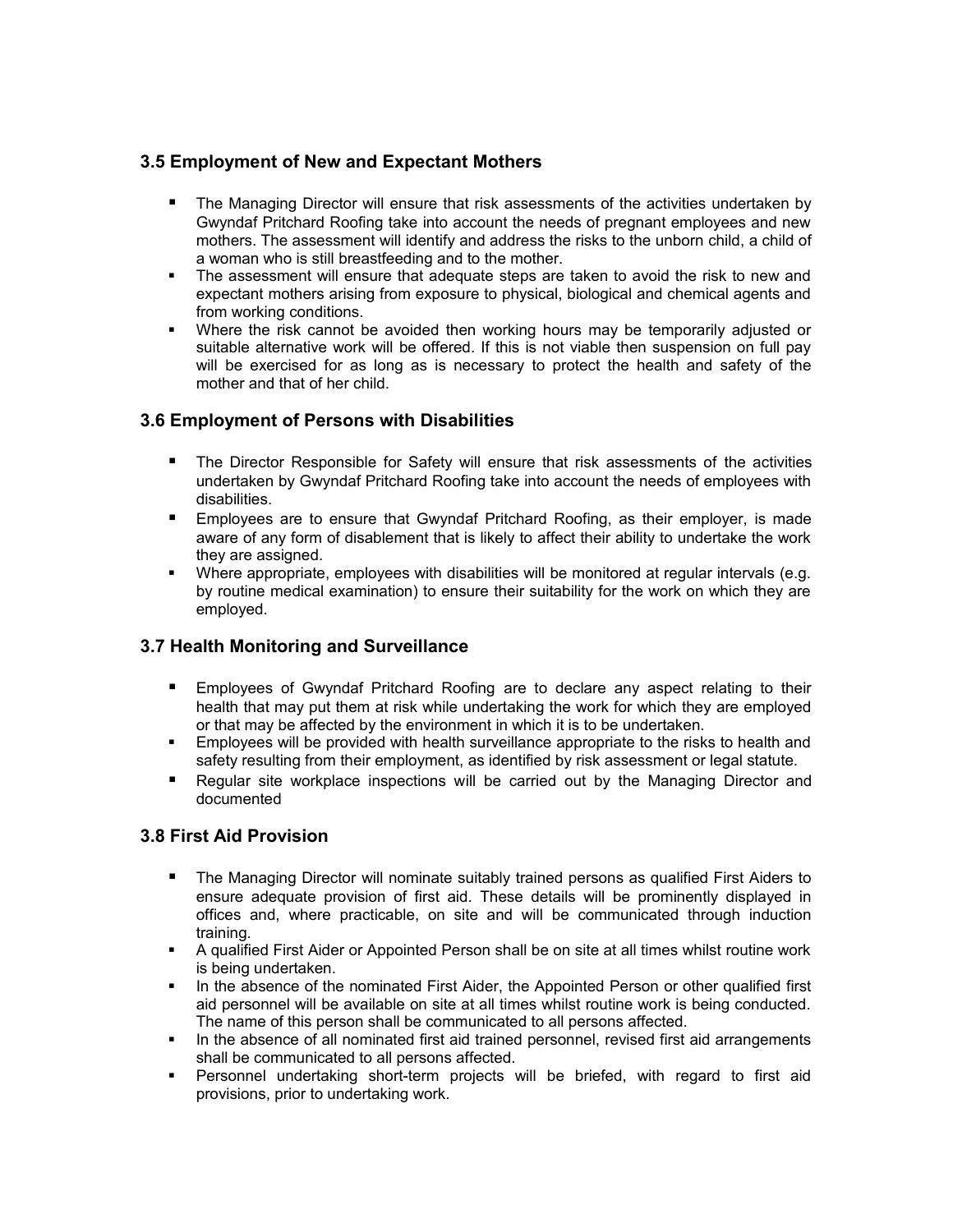- Whilst employees of Gwyndaf Pritchard Roofing are employed as sub-contractors of a Principal Contractor, employees are to familiarise themselves with the first aid facilities on that site.
- **Nile employed on site, sub-contractors of Gwyndaf Pritchard Roofing are to familiarise** themselves with the first aid facilities on site.
- **Employees of Gwyndaf Pritchard Roofing will familiarise themselves with workplace first** aid arrangements and facilities.
- **All injuries occurring on site, no matter how trivial, are to be recorded in the Accident** Book.
- **First Aid kits shall be held in all company vehicles with the contents checked on a regular** basis, and restocked if necessary, by the person in charge of the vehicle.

#### **3.9 Injuries, Diseases and Dangerous Occurrences**

- The Director Responsible for Safety will ensure that all accidents, near misses and dangerous occurrences involving employees of Gwyndaf Pritchard Roofing are thoroughly investigated.
- **If** In the event of major injury or fatality occurring to an employee of Gwyndaf Pritchard Roofing, the Managoing Director will ensure statutory reporting requirements under the Reporting of Injuries, Diseases and Dangerous Occurrences Regulations 1995 are met. And will carry out the notification procedure using the appropriate means and documentation.
- All accidents, dangerous occurrences and near misses occurring on site are to be reported to the direct Contract Supervisor, and the Managing Director so that an investigation can be conducted.
- **Reports of accidents involving sub-contractors will be forwarded to their Employer to** enable statutory reporting requirements under the Reporting of Injuries, Diseases and Dangerous Occurrences Regulations 1995 to be met.
- While working as sub-contractors on the site of a Principal Contractor, reports of incidents involving employees of Gwyndaf Pritchard Roofing are to be forwarded to the Principal Contractor.

#### **3.10 Fire Precautions and Prevention**

- A Fire Risk Assessment to identify the fire risk for sites under the control of Gwyndaf Pritchard Roofing will be undertaken prior to commencement of work.
- **Based on the results of the risk assessment, adequate means of raising the alarm,** fighting the fire and means of escape will be provided to ensure the safe evacuation of personnel in the event that a fire.
- Fire precautions and prevention measures will be taken appropriate to the level of risk throughout premises and property under the control of Gwyndaf Pritchard Roofing.
- Emergency procedures and evacuation routes will be communicated to all employees as part of their induction training.
- In the event of a fire in on site, the priority will be to raise the alarm and ensure all personnel are evacuated safely. The alarm is to be raised and the local fire authorities summoned.
- **The person discovering the fire may attempt to extinguish the fire using portable** appliances if the fire is of a small nature and personnel are not put at risk.
- Stores or materials shall not be left in access or egress routes where they may hinder escape in emergency.
- Consideration will be given to neighbours who may be affected by a fire to ensure that they are made aware of the fire and evacuated safely.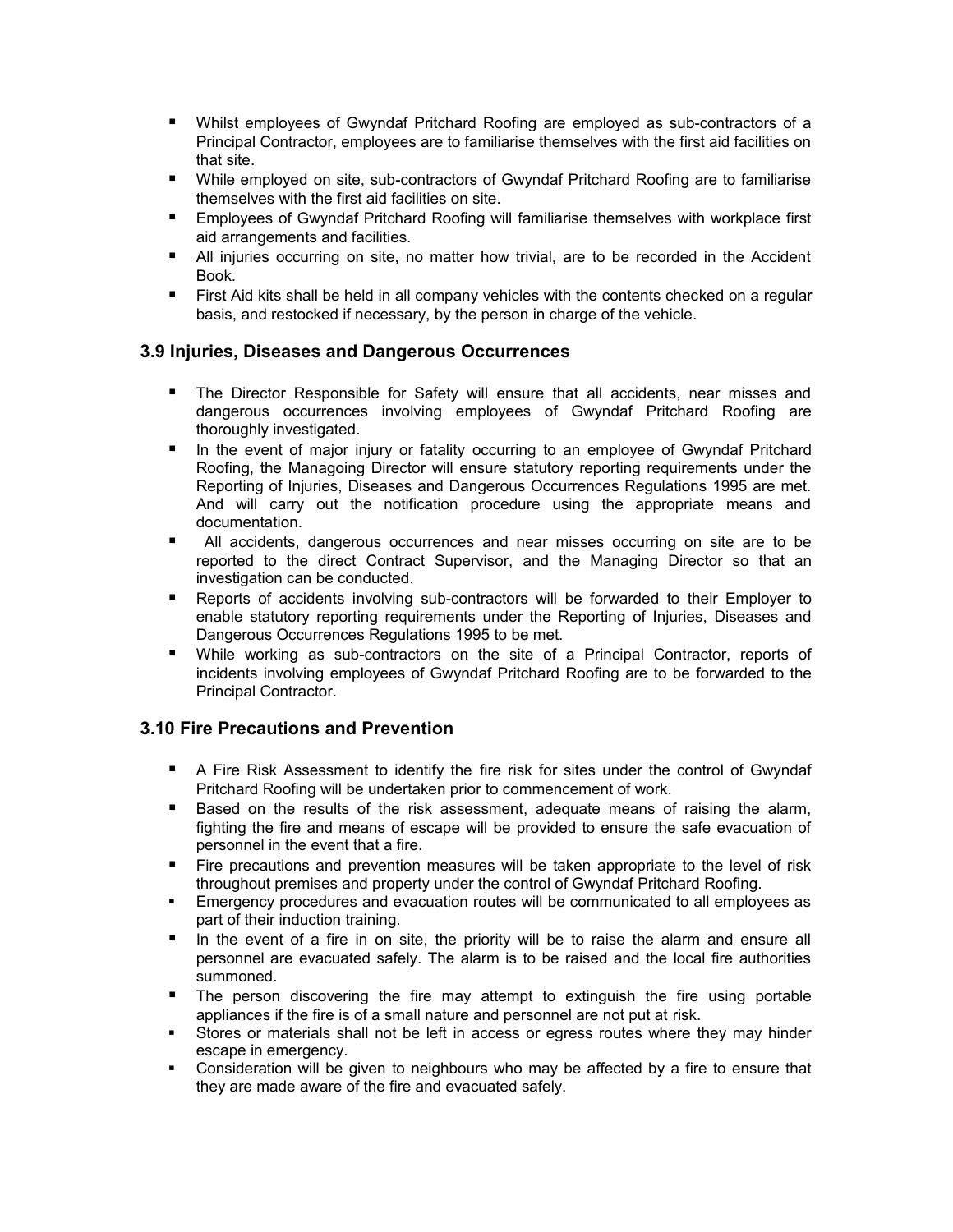#### **3.11 Smoking Policy**

- Smoking is only permitted in those external areas designated by site management.
- **Smoking is strictly prohibited in areas where flammable liquids are stored or used.**
- Whilst working at the premises owned by the Client, or on the site of a Principal Contractor, the smoking policy of that Client or Principal Contractor will be adopted and, as such, all employees and sub-contractors who undertake work on behalf of Gwyndaf Pritchard Roofing are to adhere to that policy.

#### **3.12 Alcohol and Controlled Substances**

- For reasons of safety and good practice, the Company does not permit alcohol to be consumed on any of its sites. Alcohol must not be taken to the extent that behaviour is affected or judgement impaired. The same criteria concerning alcohol limits for driving will apply. Staff must not arrive to work adversely affected by alcohol.
- **Employees and sub-contractors of Gwyndaf Pritchard Roofing shall not have alcohol or** controlled substances in their possession whilst working on sites under the control of the Company or driving Company vehicles.

#### **3.13 Lone Workers**

- Employees of Gwyndaf Pritchard Roofing are not to work alone in high-risk activities or areas.
- Where it is unavoidable, the lone worker will ensure that the Contract Supervisors is aware of their whereabouts and the nature of the work being undertaken. The lone worker will make contact with the Contracts Supervisors at pre-arranged times throughout, and on completion of, the activity.

#### **3.14 Mobile Phones**

 No calls are to be made or received by the driver of a moving vehicle unless the vehicle is fitted with a working 'hands free' kit and it is considered that it is safe to do so at that time.

#### **3.15 Waste**

- The Company has adopted an Environmental Policy Statement of Intent, for the management of environmental issues that includes waste.
- The Managing Director shall ensure that routes exist for the legal disposal of waste arising from all materials in use by the Company, in accordance with current legislation and best practice.
- Where practicable, work will be planned and managed so as to minimise waste production.
- All waste shall be disposed of via an authorised disposal route.
- Waste shall not be illegally deposited, disposed of or treated by any person where that waste has been, or will be, under the control of the Company.
- Recycling of waste will be encouraged wherever possible.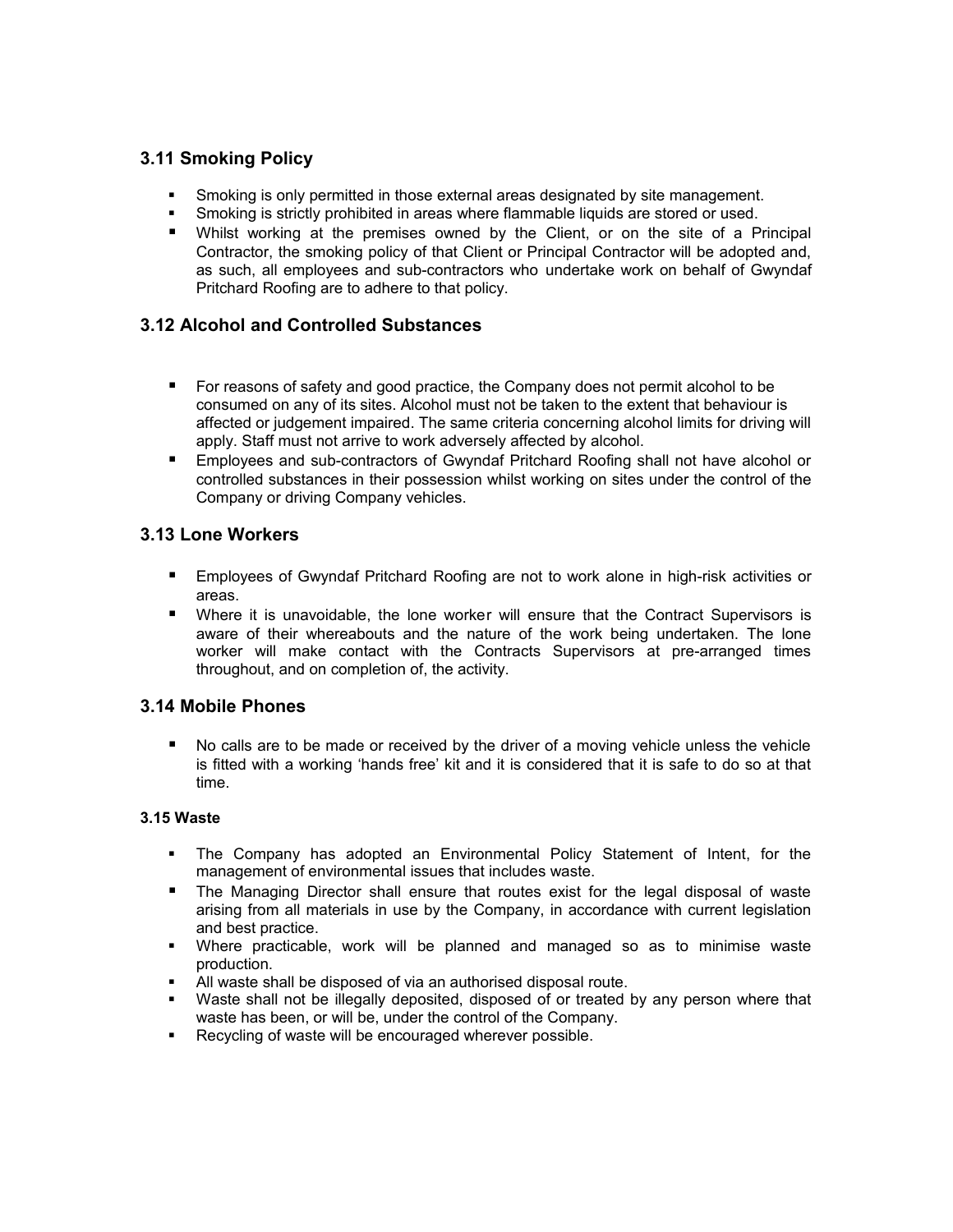#### **3.16 Welfare**

- **The Company is committed to providing a safe and healthy work environment that takes** into account the welfare needs of all its employees, including those with disabilities.
- Ventilation will be adequate to ensure the comfort of employees. Where mechanical ventilation or air conditioning is provided, regular cleaning, maintenance and inspection will be conducted.
- Welfare facilities will be adequate with sufficient toilets, hand washing and drying facilities. A wholesome supply of drinking water will be available.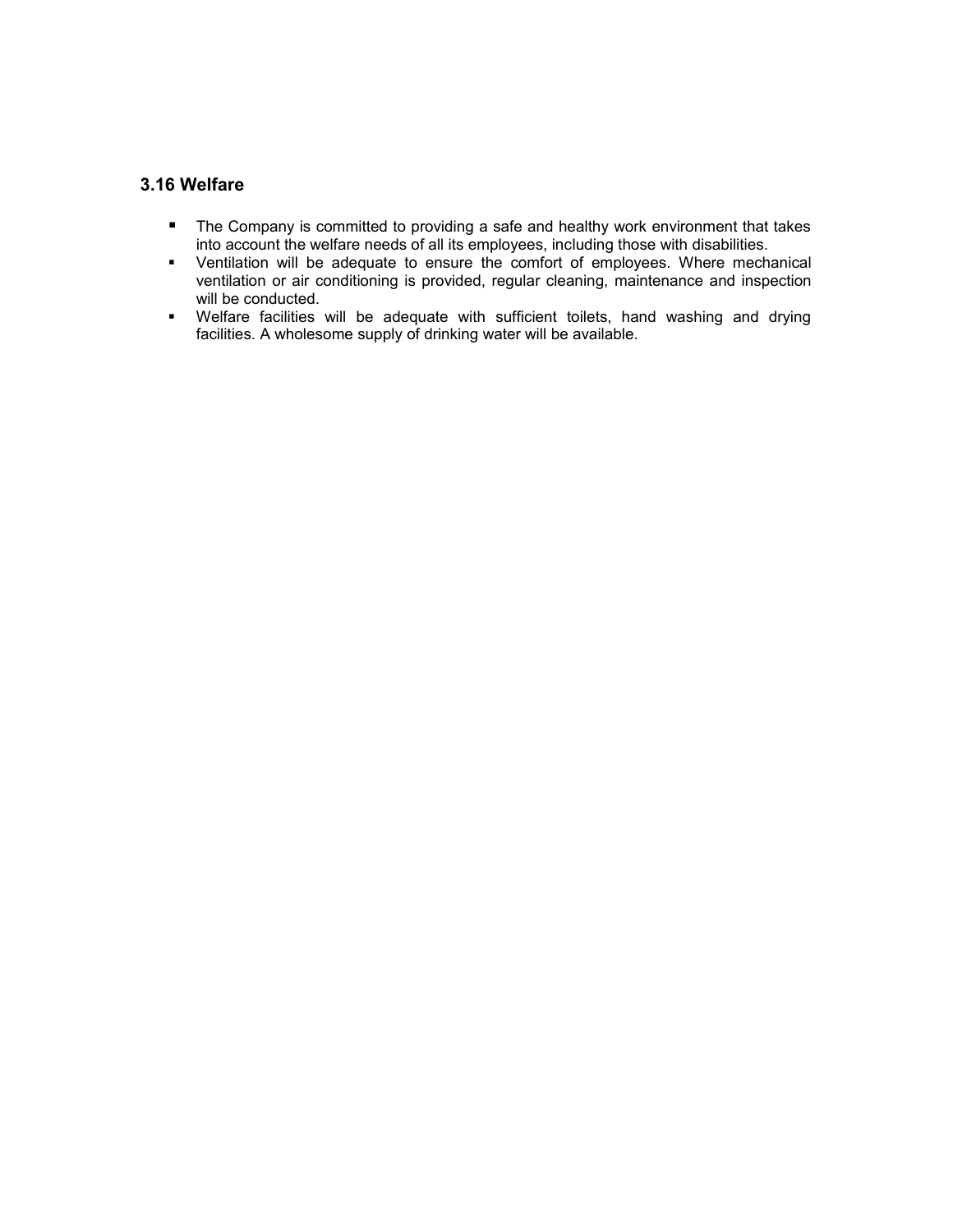**Section 4.0 Site Health & Safety Arrangements**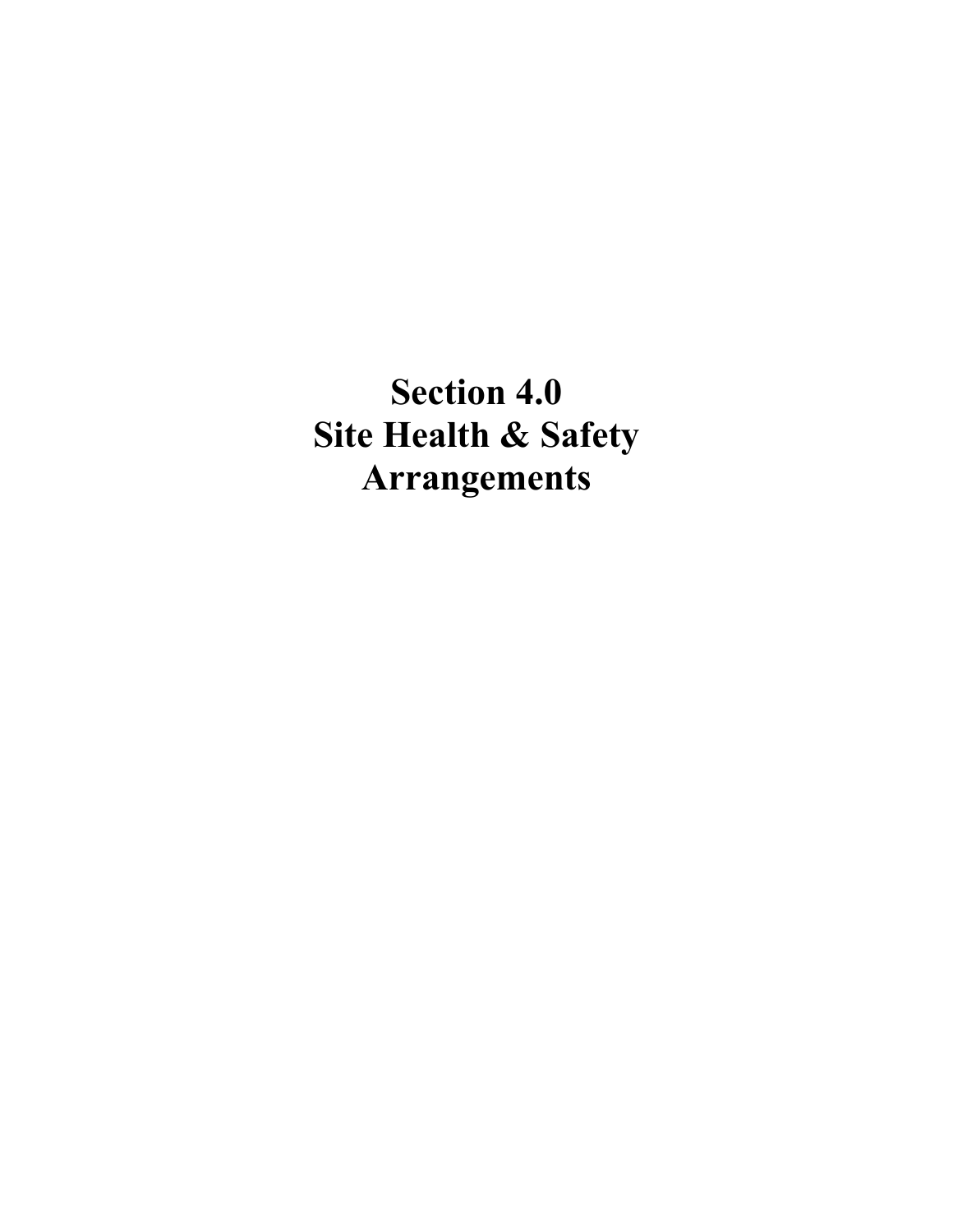#### **Health & Safety Arrangements**

The following topics have been identified as significant in terms of hazards on site and detail the Company's policy on how the risk to personnel exposed to them will be reduced or controlled.

#### **4.1 Abrasive Wheels**

- **Only trained personnel who have been appointed by the Managing Director are permitted** to change any class of abrasive wheel.
- The Company will ensure that suitable storage facilities are available to keep wheels clean and free from damage and that a sufficient quantity of suitable eye protection to BSEN 166B is available when required.
- Guards or shields supplied by the manufacturer are correctly fitted to all machines while in use and are not altered in any way.
- **-** Defective abrasive wheel machines are taken out of use immediately.

#### **4.2 Asbestos**

#### **Company employees shall not conduct any work involving exposure to asbestos**.

If asbestos is discovered, or suspected, during demolition, refurbishment or any other activity, the following action is to be taken:

- Work is stopped, the area is secured and measures are put in place to ensure that the asbestos remains undisturbed; and
- **The Managing Director or Contracts Supervisor are to be informed in order to ensure that** an assessment is undertaken and an action plan developed before work is allowed to continue.

#### **4.3 Cartridge Operated Tools**

- Only low velocity, indirect-type, cartridge-operated tools will be used on site.
- Only trained personnel who have been authorised by the Contracts Supervisors or the Chargehand may operate cartridge-operated tools.
- Suitable ear protection and eye protection to BSEN 166B must be worn when operating these tools.
- Explosive charges shall be stored in a secure stowage separate to the tool.
- Only the required amount of charges to complete the task shall be purchaced.
- Operators must ensure that the work area is clear of other persons and flammable vapours prior to using these tools.
- Spent cartridges shall be disposed of safely post use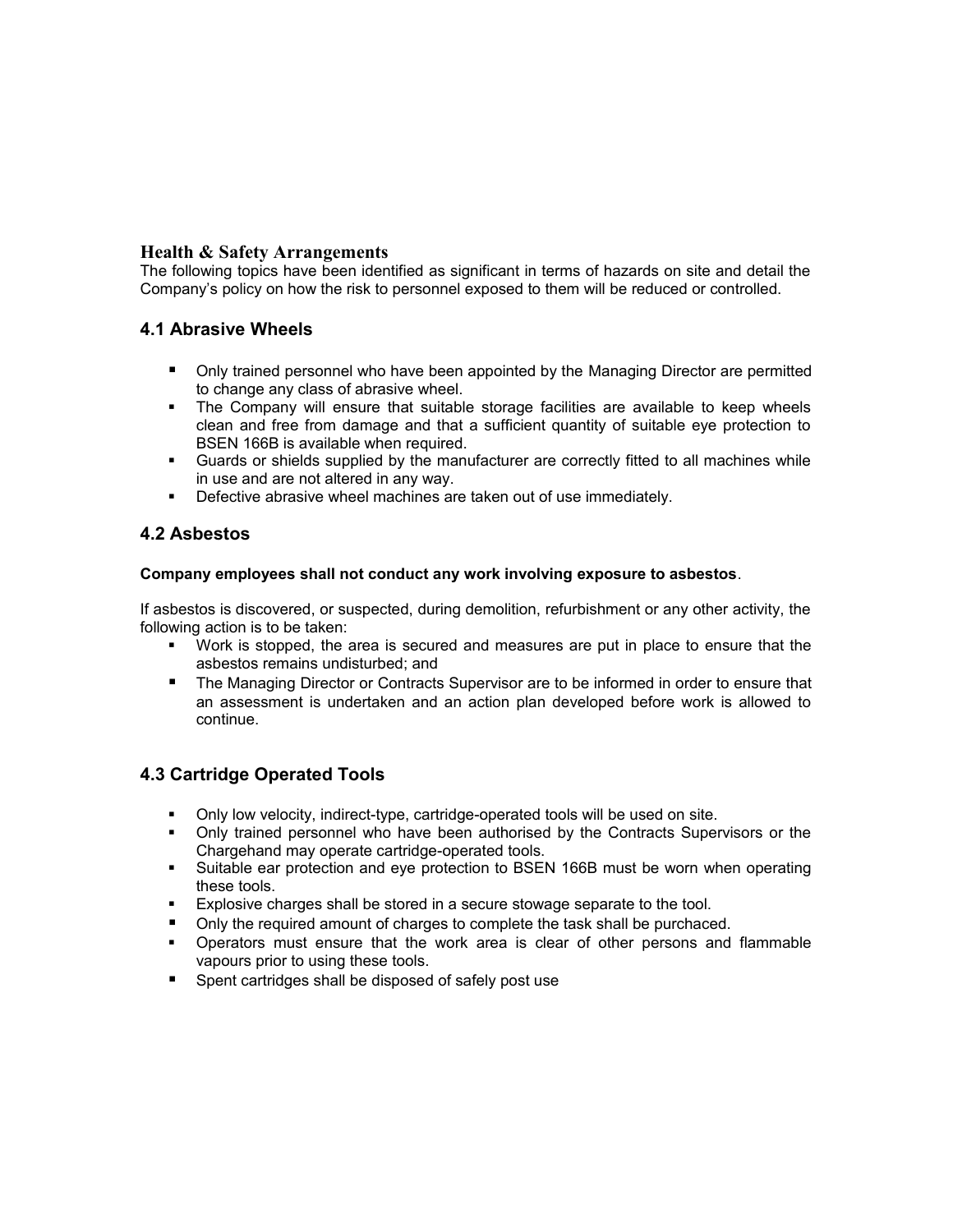#### **4.4 Driving Company Vehicles**

- Where considered necessary employees will be provided with Company vehicles to allow them to travel to and from locations where they are required to undertake work on behalf of the Company and where agreed for their private use.
- The Company will provide vehicles for use that are in roadworthy condition, meet all current legislative requirements and are fit for their intended use. Vehicles will be insured, taxed, serviced and maintained in a roadworthy condition at no expense to the individual user
- Employees provided with a Company vehicle will ensure the vehicle remains in a safe and roadworthy condition and servicing schedules, as recommended by the manufacturer, are adhered to.
- Defects are to be immediately reported to the Company office and remedial action taken at the earliest opportunity.
- **Employees will at all times drive courteously and in a non-aggressive manner.**
- Employees will always plan their journeys to ensure that sufficient time is allowed for the journey taking into account prevailing weather and road conditions.
- Penalties incurred for breaches of the Road Traffic Act and other relevant legislation will be met by the individual employee. Disciplinary action may be taken against employees who frequently or excessively incur penalties for breaches of road traffic legislation.

#### **4.5 Dust and Fumes**

- All processes conducted by Gwyndaf Pritchard Roofing employees and sub-contractors that result in the generation of dust or fumes will be subject to an assessment under the Control of Substances Hazardous to Health Regulations.
- Control measures to protect personnel exposed to dust or fumes will be identified and put in place. All personnel likely to be exposed to the dust are to be informed of the harmful effects and of the precautions and control measures to be implemented to prevent, reduce or control exposure to the dust or fumes.
- Where identified by the risk assessment, suitable personal protective equipment will be provided to supplement other control measures. Personal protective equipment is to be worn by all personnel identified in the assessment in accordance with the training and instruction provided.

#### **4.6 Electricity and Portable Electrical Appliances**

All work involving potential contact with overhead or underground electrical cables or services will be properly planned and will be subject to a detailed risk assessment in order to identify and implement appropriate control measures to ensure the safety of all personnel associated with the work.

The Company recognises the need to ensure that all electrical equipment shall be safe at all times. This will be achieved by:

- The use of battery operated tools or 110 volts on site wherever practicable;
- Wherever practicable, circuits will be protected by residual current devices (RCD) where mains voltage is to be used. Where fitted, residual current devices will be tested regularly by operation of the test button;
- **Tools used on site will be in good condition and double insulated;**
- All equipment is to be switched off before unplugging or cleaning;
- Undertaking assessments to identify hazards associated with each individual item of machinery and implement specific safety rules and procedures for the authorised operative to follow;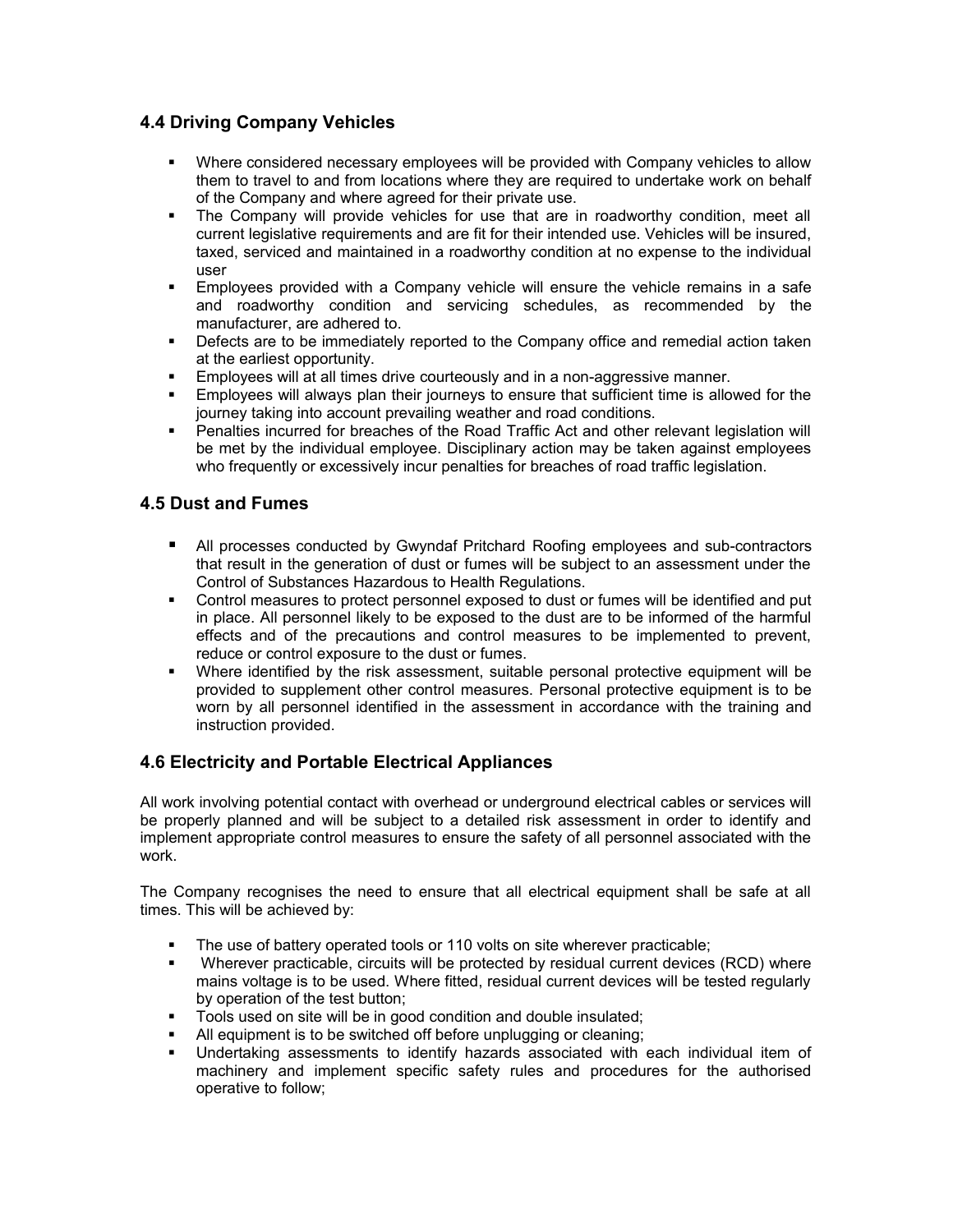- Ensuring all electrical appliances and equipment are periodically examined and tested at a frequency in accordance with current HSE guidance;
- Maintaining a record of all inspections / tests of electrical equipment and appliances using the Electrical Safety Equipment Inspection and PAT Test Record (Section 4.5);
- Ensuring that equipment operators regularly carry out a visual inspection of equipment for signs of obvious damage;
- Ensuring that all safety devices and guards are serviceable and in place prior to the use of equipment;
- Immediately reporting and prohibiting the use of defective equipment; and
- Only authorised and competent persons will be permitted to repair or alter electrical equipment. Temporary or makeshift repairs are not to be undertaken.

#### **4.7 Fire**

- A site-specific Fire Risk Assessment to identify the fire risk for sites under the control of Gwyndaf Pritchard Roofing will be undertaken prior to commencement of work.
- **Based on the results of the risk assessment, adequate means of raising the alarm,** fighting the fire and means of escape will be provided on site to ensure the safe evacuation of personnel in the event of fire.
- The Contract Supervisor will ensure that an adequate Fire Plan is in place and prominently displayed on site and communicated to all employees, sub-contractors and visitors through induction training.
- In the event of a fire on site, the priority will be to raise the alarm and ensure all personnel are evacuated safely. The alarm is to be raised and the local fire authorities summoned.
- **The person discovering the fire may attempt to extinguish the fire using portable** appliances if the fire is of a small nature and personnel are not put at risk.
- Stores or materials shall not be left in access or egress routes where they may hinder escape in emergency.
- Consideration will be given to neighbours who may be affected by a fire to ensure that they are made aware of the fire and evacuated safely.
- Whilst working on sites as sub-contractor, the fire arrangements of the Principal Contractor are to be adhered to and communicated to employees of Gwyndaf Pritchard Roofing by site-specific induction training prior to commencement of any work.
- When employed as a sub-contractor on the site of a Principal Contractor, all employees and sub-contractors of Gwyndaf Pritchard Roofing are to familiarise themselves with the Fire Plan on site.

#### **4.8 Gases, Fuels and LPG**

- All fuels shall be kept in approved containments and stored in accordance with current legislation. Each storage area shall be designated as a 'No Smoking Area'.
- Only the required quantity of petrol shall be stored on site for immediate use in approved containers, in an approved stowage.
- The carriage of fuels will satisfy The Carriage of Dangerous Goods by Road Regulations 1996.
- Compressed gas cylinders shall be stored in a designated, secure stowage when not in use, observing segregation rules at all times.
- If LPG is present on Company premises, LPG cylinders shall be stored in a designated stowage in the open air, which shall satisfy the requirements of current legislation and best practice when not in use. LPG cylinders shall not be stored within 3 metres of any other compressed gas cylinders, including acetylene. Empty cylinders and cylinders not in use shall be removed to the storage area as soon as practicable. Only those LPG cylinders in use or connected to equipment may be kept in work areas.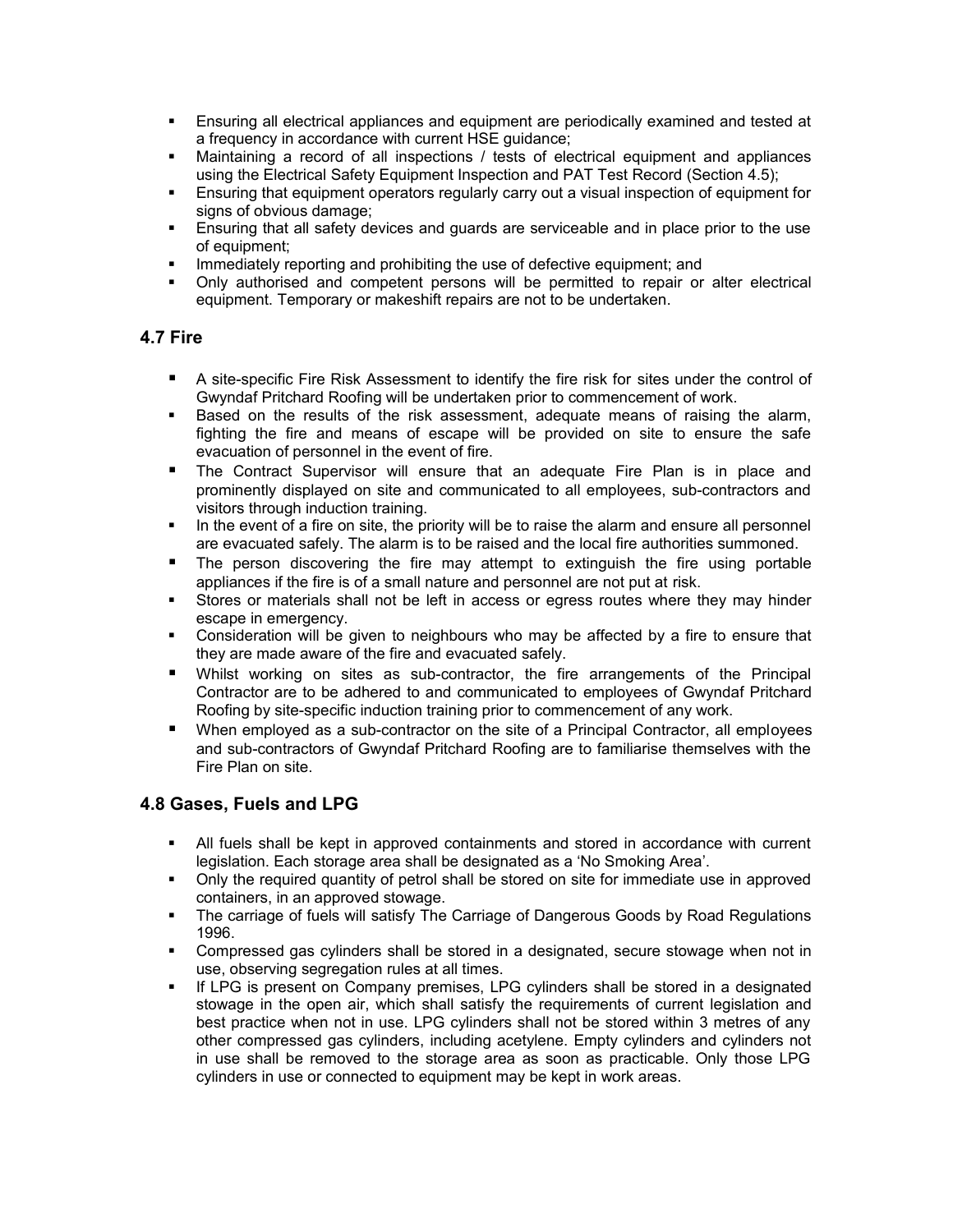#### **4.9 Hazardous Substances**

- All hazardous substances used on site will be subject to a CoSHH assessment to identify the measures required to reduce the risk of harm occurring to employees as a result of exposure.
- Master copies of all assessments are held in the Main Office with copies held on site.

The Managing Director will ensure that:

- A comprehensive task based assessment programme of the processes involving the use of hazardous substances or those generating hazardous by-products such as dust and fume, is carried out;
- Where necessary, information relating to new or existing substances is obtained from the supplier;
- Regular reviews of assessments of processes involving the use of, or contact with, hazardous substances are undertaken;
- Appropriate control measures are put into place to prevent, reduce or control the exposure of all personnel to the harmful effects of hazardous substances and by products of processes;
- Material Safety Data Sheets for all hazardous substances used on site will be obtained from suppliers. Copies are to be available in the Main Office and at the relevant work site;
- Suitable and sufficient personal protection equipment is provided to employees exposed to hazardous substances and materials. Employees are adequately trained in the use of specialist personal protection equipment; and
- Appropriate information, instruction and training will be given to employees exposed to hazardous substances and materials.

#### **4.10 Hot Work**

Hot work results from equipment utilising a naked flame or generating heat and sparks and includes the following:

- Soldering and brazing:
- **Welding and cutting; and**
- Use of blow lamps

All hot work will be the subject of an assessment and if it is considered foreseeable that accidental injury or damage is likely to occur as a result of the hot work

When conducting hot work:

- **Appropriate fire fighting provisions shall be available:**
- All sources of fuel shall be removed prior to work commencing;
- The area of the work shall be monitored on completion of the work until the risk of fire has been removed; and
- No hot work shall be conducted within 30 minutes of the end of the working day.

All hot work conducted by sub-contractors shall be subject to a Safe System of Work approved by management prior to work commencing.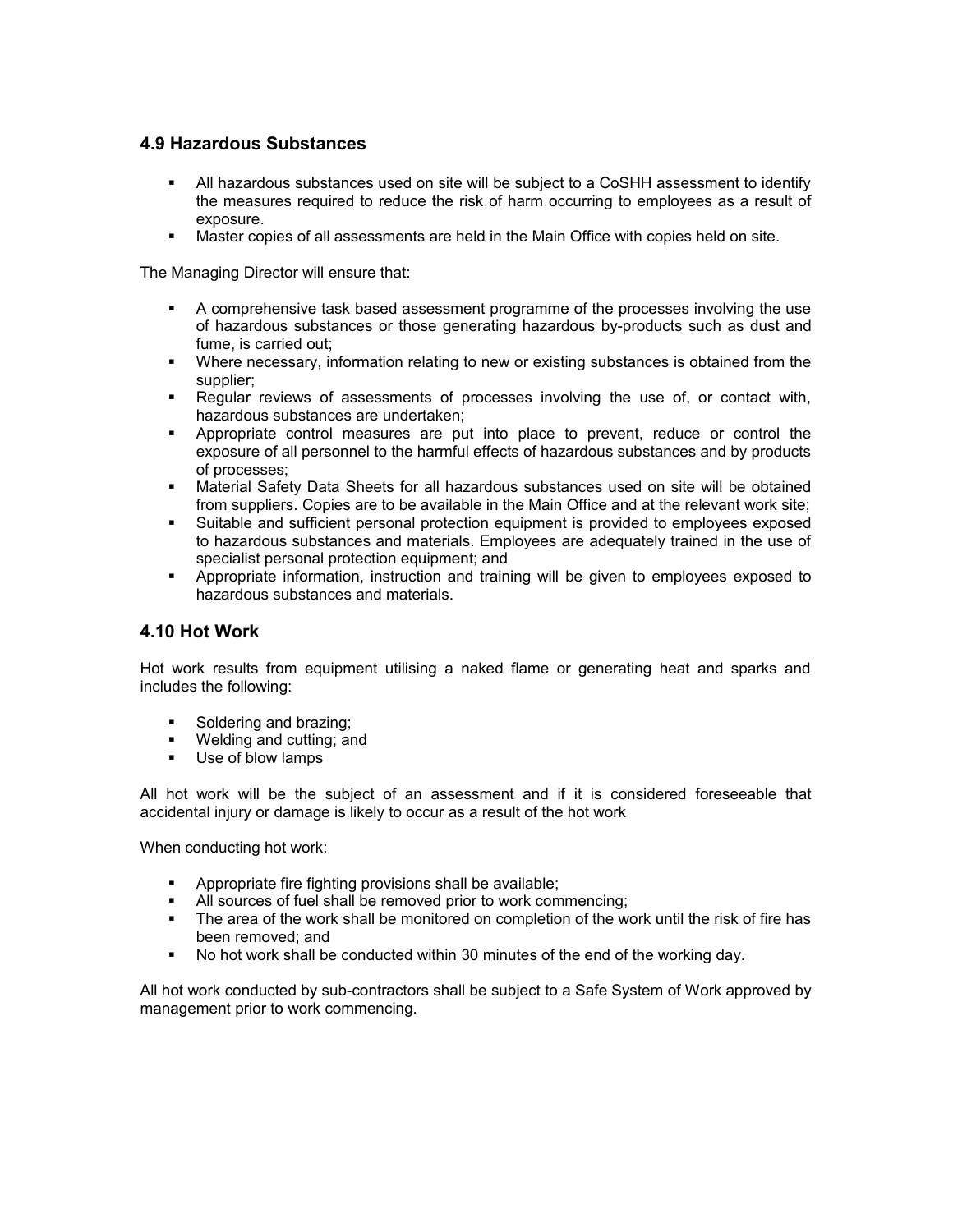#### **4.11 Housekeeping**

- In order to promote a safe working environment and good hygiene standards, high standards of housekeeping will be maintained at all times throughout the site.
- All materials will be stored to reduce the risk injury to personnel and to minimise fire risk.
- **Combustible materials will not be stored adjacent to heat sources.**
- Rubbish will not be allowed to accumulate and will be safely disposed of regularly.
- All spillages will be cleared up immediately.
- Vehicular and pedestrian access and egress routes shall be maintained at all times. Routes are to be kept clear for emergency purposes.

#### **4.12 Lifting Operations and Lifting equipment**

The Company recognises the need to ensure that all lifting equipment and lifting operations shall be safe at all times. When Gwyndaf Pritchard Roofing is the Principal Contractor this will be achieved by:

- **Hiring in suitable equipment, together with operators and banksmen, where necessary;**
- Ensuring all lifting operations and lifting equipment conform to the Lifting Operations and Lifting Equipment Regulations 1998;
- Ensuring that all wire ropes and chains are fitted to crane hooks correctly; that they are inspected and tested, and that the results are recorded as necessary;
- Ensuring that all lifting gear is fit for purpose and capable of safely carrying out the work it is employed to do;
- **Performing a risk assessment prior to any lift to identify the measures required to protect** those involved with the lift;
- Effectively communicating to all personnel involved with the lift the established Safe System of Work which includes:
	- − Thorough planning of the operation, along with the selection, provision and use of suitable lifting devices and equipment;
	- − The maintenance, testing and examination of all equipment;
	- − Supervision by a trained and competent person/banksman with the necessary authority to progress or stop a job as is necessary;
	- − The prevention of unauthorised use or movement of equipment by any unauthorised person; and
	- − The safety of all personnel involved in the lift as well as those not involved in the lift but who may be affected by the lifting operation; and
- Marking all lifting gear and equipment with a means of identification to show its safe working load.

#### **4.13 Manual Handling Operations**

The Company recognises the need to ensure that all manual handling operations shall be as safe as reasonably practicable at all times. This will be achieved by:

- Wherever possible, the requirement to conduct manual handling operations will be avoided by use of suitable mechanical means.
- An assessment of manual handling operations will be conducted to identify control measures required to protect those at risk from the manual handling;
- The results of the Manual Handling Operations Risk Assessment will be communicated to all employees;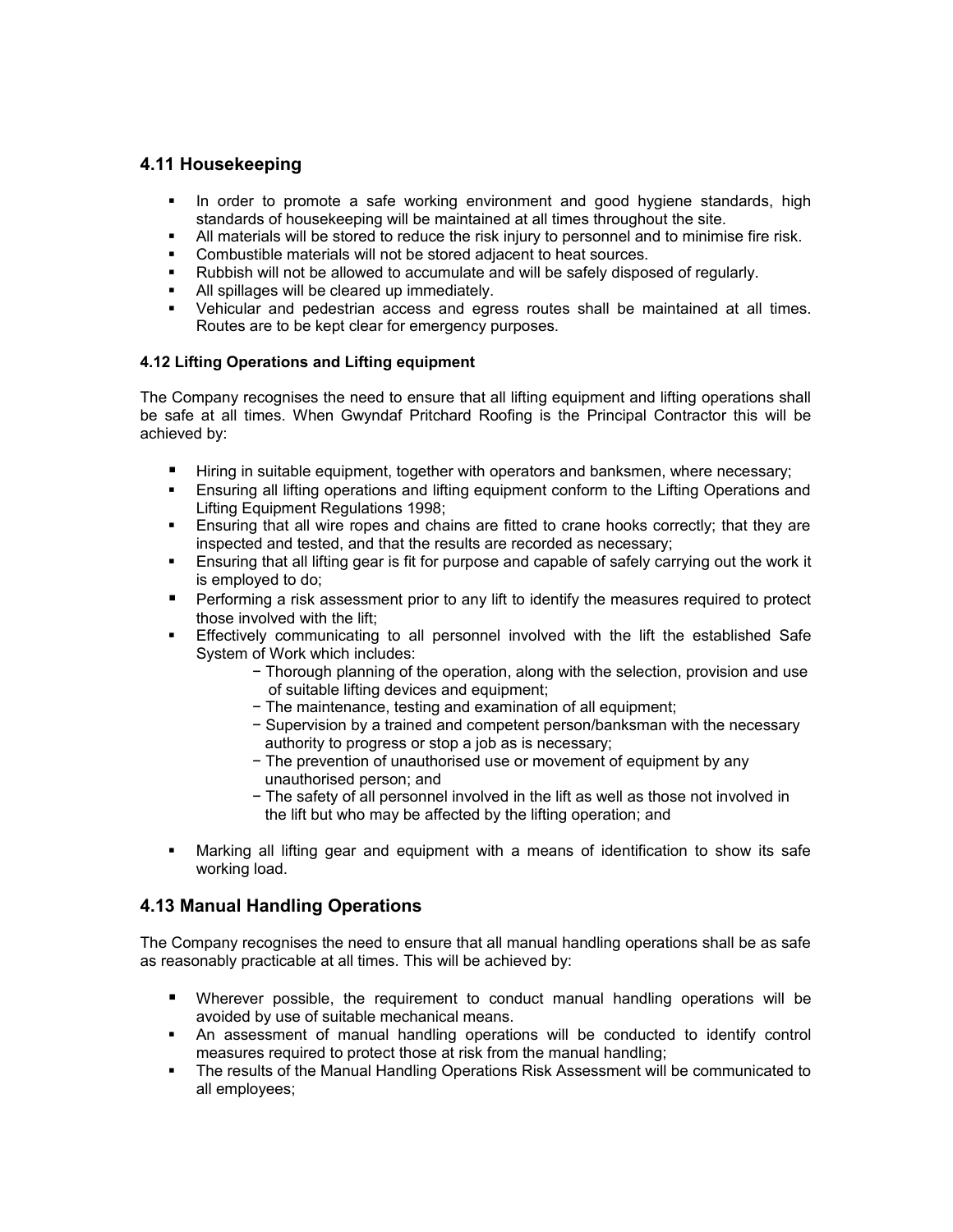- Appropriate information relating to the weight, centre of gravity or the heaviest side of the load will be provided to those personnel involved in the manual handling of the load; and
- Where vehicles are used to eliminate or reduce manual handling operations, loads shall be checked as secure by the driver prior to moving the vehicle.

#### **4.14 Noise**

- The Company will seek to ensure, so far as is reasonably practicable, that all equipment used, hired or purchased will only generate noise levels below those recommended by applicable approved codes of practice and official guidance notes.
- Where noise levels are likely to exceed the Lower Exposure Action Value perceived at the operator's ear an assessment will be conducted and control measures identified and implemented to reduce or control personal exposure.
- Suitable ear defenders providing adequate attenuation will be provided where appropriate to all affected personnel, at no cost to them, together with appropriate instructions on their use.
- Where noise levels are likely to exceed the Upper Exposure Action Value perceived at the operator's ear the wearing of hearing protection will be enforced.
- All employees will use hearing protection provided for their protection.

#### **4.15 Plant & Work Equipment**

- Where appropriate, a Work Equipment and Machinery Assessment will be conducted for plant and work equipment.
- Gwyndaf Pritchard Roofing employees will only use work equipment that is correct and suitable for the job and will ensure that the equipment is maintained in an effective state, in efficient working order and in good repair.
- Sufficient clear and unobstructed working space will be provided around work equipment to allow persons to work without the risk of injury.
- Adequate lighting and ventilation will be provided to allow personnel to operate work equipment safely.
- When plant and equipment is hired in for use by the Company, suitable instruction and demonstration of its safe use is to be provided by the Hire Company before it is operated by employees.
- If employees are not deemed competent to operate the hired plant or equipment, a competent operator will be obtained to operate that equipment.
- Plant and equipment will be regularly inspected and tested as required by current legislation and defects or loss reported immediately. Records of inspection and maintenance will be held in the Main Office.
- **•** Defective equipment will be taken out of service immediately to a place where it cannot be brought back into use until it has been repaired by a competent person.
- Only authorised and competent persons will undertake maintenance, repairs, testing, installation or alterations of any nature to any plant or equipment.
- Where required all safety devices and quards will be operable and in use.
- Where the use of the equipment involves a specific risk to the health and safety, the use of the equipment will be restricted to personnel who are trained, competent and authorised in its use.
- All employees will receive adequate training and instruction in the use and safe operation of all plant and equipment that they are required to use or operate.
- Plant and equipment must not be used when unprotected members of the public are present.

#### **4.16 Storage Racking**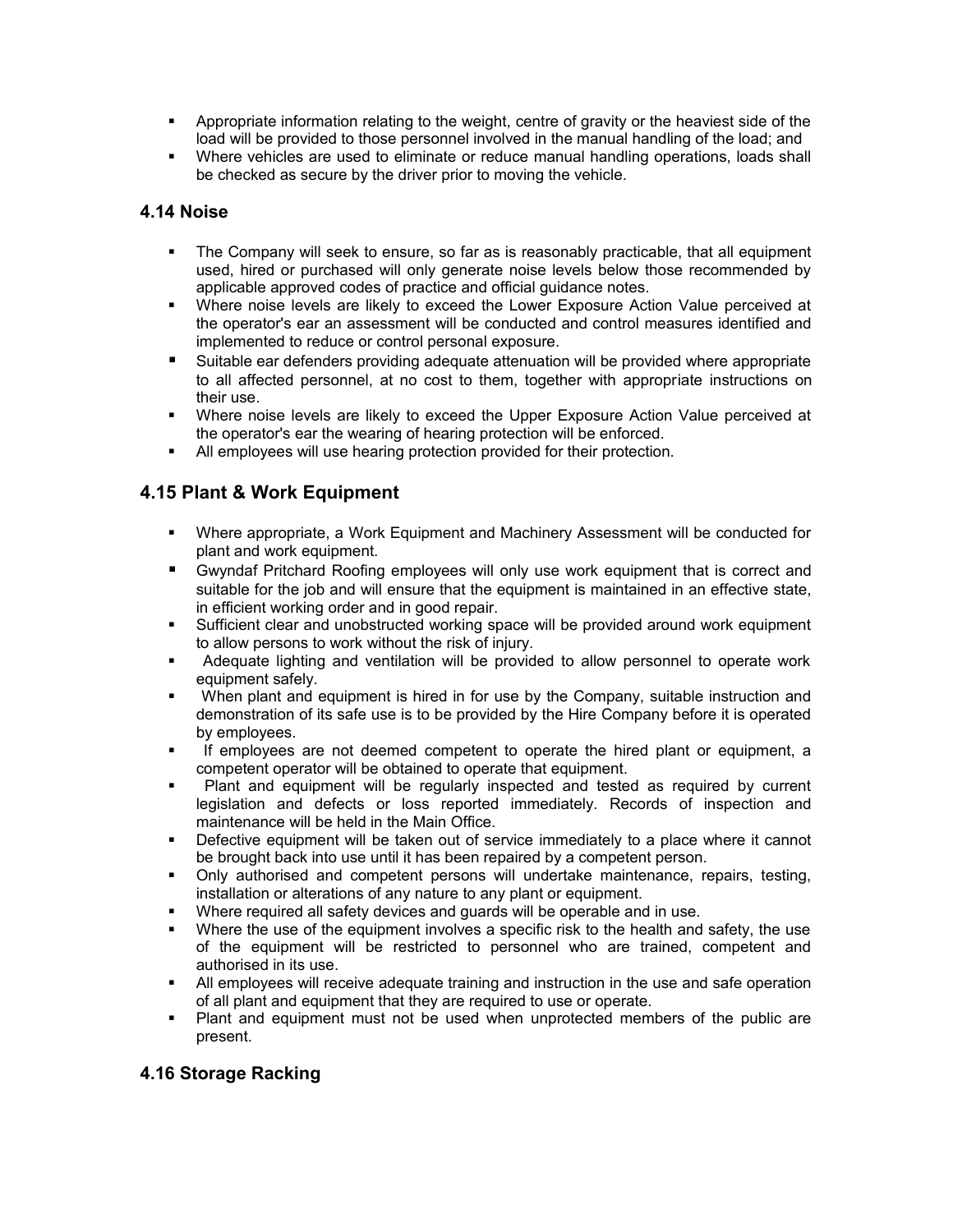- All racking designed for the storage of materials will be fit for purpose and capable of supporting the required loads.
- Company personnel will be trained in safe methods of stacking materials on the racking and removing materials from the racking.
- All storage racking will be regularly inspected to ensure stability and integrity.

#### **4.17 Vibration**

Hand Arm Vibration and Whole Body Vibration can occur from regular and frequent use of:

- Hand held power tools;
- Hand quided power equipment;
- **Powered machines which process hand held materials; and**
- Plant and vehicles.

In accordance with the Control of Vibration at Work Regulations 2005 management will:

- **Conduct assessments to determine the risks from vibration to employees;**
- Decide if employees are likely to be exposed above the daily exposure action value (EAV) and if they are:
- Introduce a programme of controls to eliminate risk, or reduce exposure to as low a level as is reasonably practicable; and
- Provide health surveillance (regular health checks) to those employees who continue to be regularly exposed above the action value or otherwise continue to be at risk;
- Decide if employees are likely to be exposed above the daily exposure limit value (ELV) and if they are take immediate action to reduce their exposure below the limit value;
- Vibration levels shall be a consideration when purchasing or hiring equipment used by the Company.

#### **4.18 Waste Management**

- Waste will be managed in accordance with the Hazardous Waste Regulations 2005.
- **An assessment of the potential harm from exposure to waste materials will be undertaken** to identify appropriate control measures to reduce the risk of harm occurring to personnel involved in handling waste materials.
- Fluid and solid waste will be managed to ensure the protection of personnel who may be exposed to such materials and to minimise any potential harm to the environment.
- Waste management procedures will be communicated to all employees during induction training.
- Tanks and drums provided to hold waste oils and other fluids will be bunded and all spillage immediately cleared away.
- Waste materials will be removed under contract by a licensed operator, and where appropriate, in accordance with the Hazardous Waste Regulations 2005.

#### **4.19 Welfare Facilities**

Where reasonably practicable, the following facilities will be provided for employees and subcontractors of Gwyndaf Pritchard Roofing:

- **•** Washing facilities;
- **Rest facilities:**
- **Sanitary facilities:**
- Methods for heating food and boiling water; and
- **Storage and drying facilities for clothing.**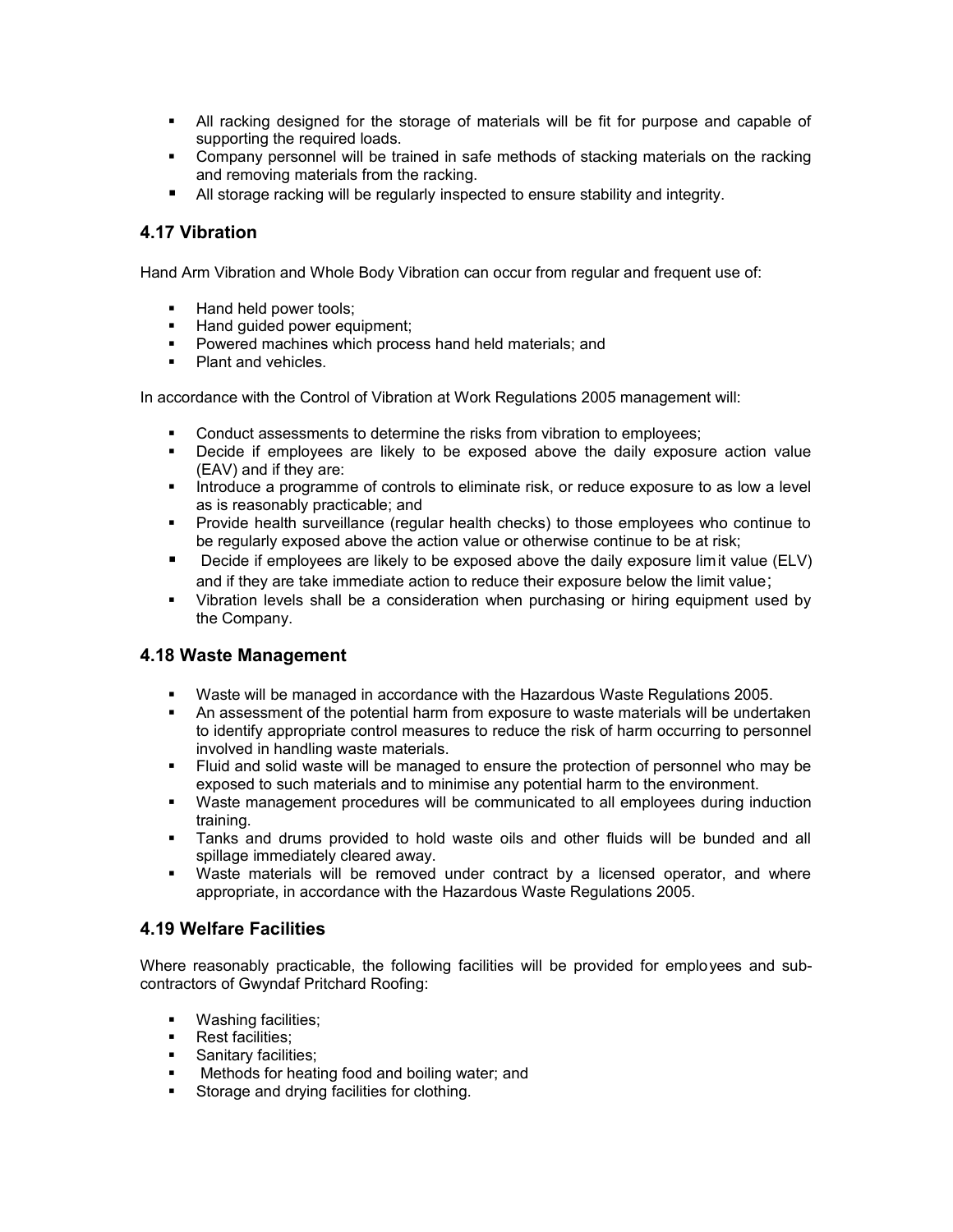Where the company is working as a sub-contractor, negotiations will be conducted to enable employees and Contractors of Gwyndaf Pritchard Roofing to share the facilities provided by the Principal Contractor. In which case the Managing Director must ensure that a Certificate of Shared Welfare Facilities has been received from the Principal Contractor.

#### **4.20 Working at Height / Scaffolding Operations**

- All scaffolds erected shall be erected in accordance with current legislation, British Standards, approved Codes of Practice, company procedure and Industry standards.
- 'Designed' scaffolds will be designed by a competent person in accordance with current standards, guidance and Codes of Practice.
- Scaffolds will be erected by appropriately trained, competent employees in accordance with industry standards and design specifications.
- All scaffolds will be inspected by a competent person, and records of such inspections kept:
	- − Prior to use;
	- − After any substantial addition or dismantling;
	- − After alteration;
	- − After any event likely to affect its strength or stability; and
	- − Weekly.
- Where practicable, hand-over certificates will be issued to the Company and a joint inspection carried out.
- Employees of Gwyndaf Pritchard Roofing shall not use any scaffold unless it has been erected and inspected as above.
- Edge protection shall be provided, where practicable, to prevent falls from occurring in the first instance. Full edge protection shall be provided when the work area is above 2 metres, and less than 2 metres when the risk assessment identifies the requirement.
- All employees will wear PPE identified through assessment. Appropriate training will be given in its use and maintenance.
- Where practicable, safety harnesses/man anchor systems shall be worn whilst working at height and attached to suitable anchor points. All safety harnesses/man anchor systems shall be tested, certified and checked 'in date' for test prior to use.
- All safety netting shall be manufactured and erected in accordance with EN 1263 by a suitable, competent contractor. Hand over certification and test certification shall be received from the erecting contractor prior to inclusion as a risk control measure.
- During erection, unauthorised access to scaffolds will be prevented by the use of appropriate barriers and signage.
- Before carrying out any work at height, including the use of ladders, a risk assessment of the work to be undertaken will be conducted. The risk assessment will take into account weather conditions and other aspects of the environment to ensure the safety of personnel at height and identify the measures required to protect persons working at height.
- All equipment identified by the risk assessment and provided for working at height will be sound and fit for purpose and will be the subject of regular inspection and testing to ensure its continued suitability for the job.
- It is prohibited to drop or throw anything from a height unless sufficient and adequate controls have been identified via risk assessment and implemented.
- It is prohibited to drop or throw anything from a height of more than one storey. Employees and Contractors are to lower items down using ropes or via chutes into skips. If necessary, smaller items shall be lowered down in a bucket. Lowering materials must be conducted in a controlled manner.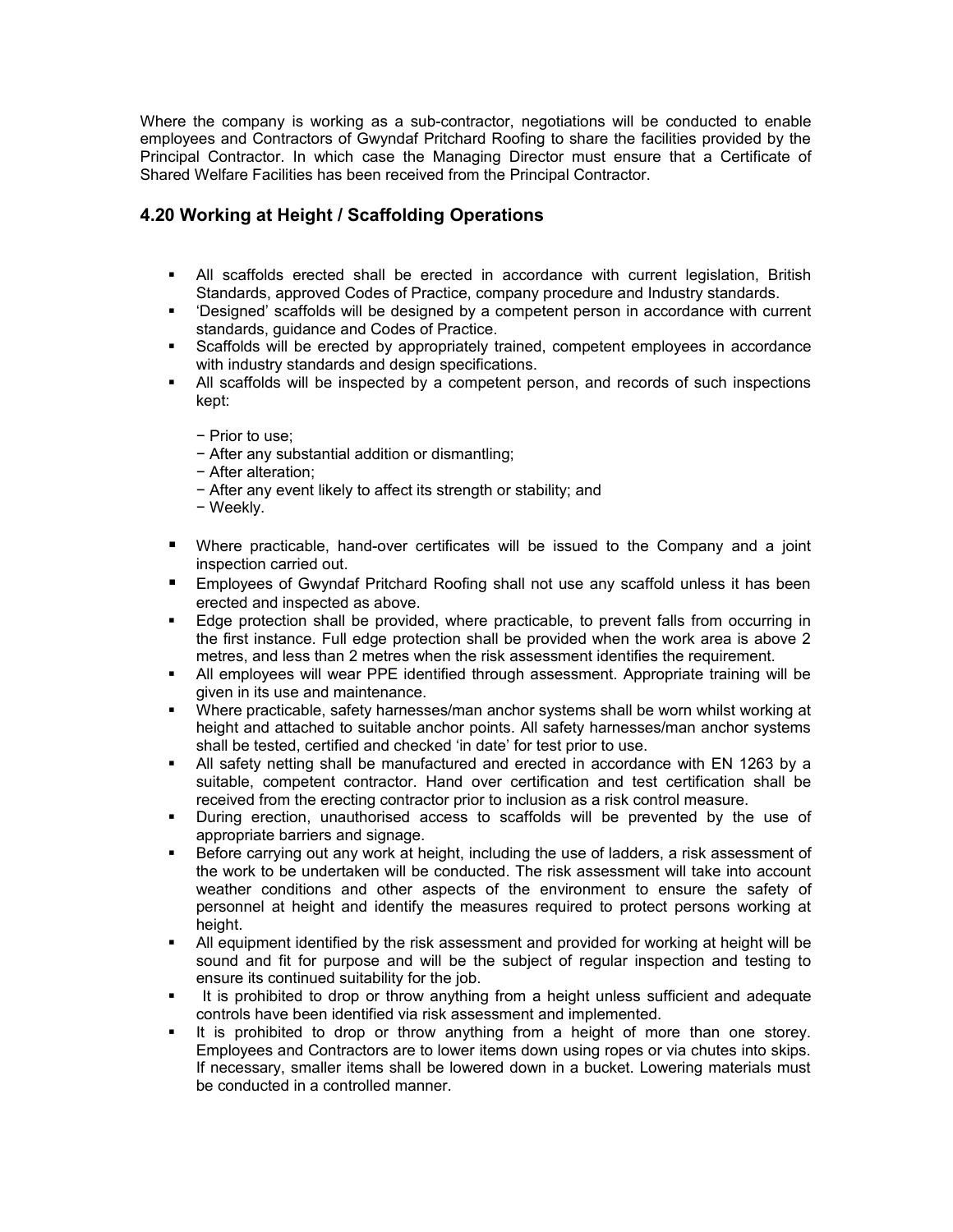- **-** Ladders, including stepladders, used by the Company will be of the correct type and in good condition. Measures must be taken to ensure that ladders and stepladders are secure, on a solid footing and, in the case of access ladders, are effectively secured to prevent movement.
- **E** Ladders will be the subject of regular inspection by a competent person and defective ladders will be taken out of service immediately and reported to the Managing Director
- Mobile Elevated Work Platforms and Scissor Lifts shall only be operated by trained, competent persons. Safety Harnesses will be worn at all times whilst work is being conducted from MEWPs.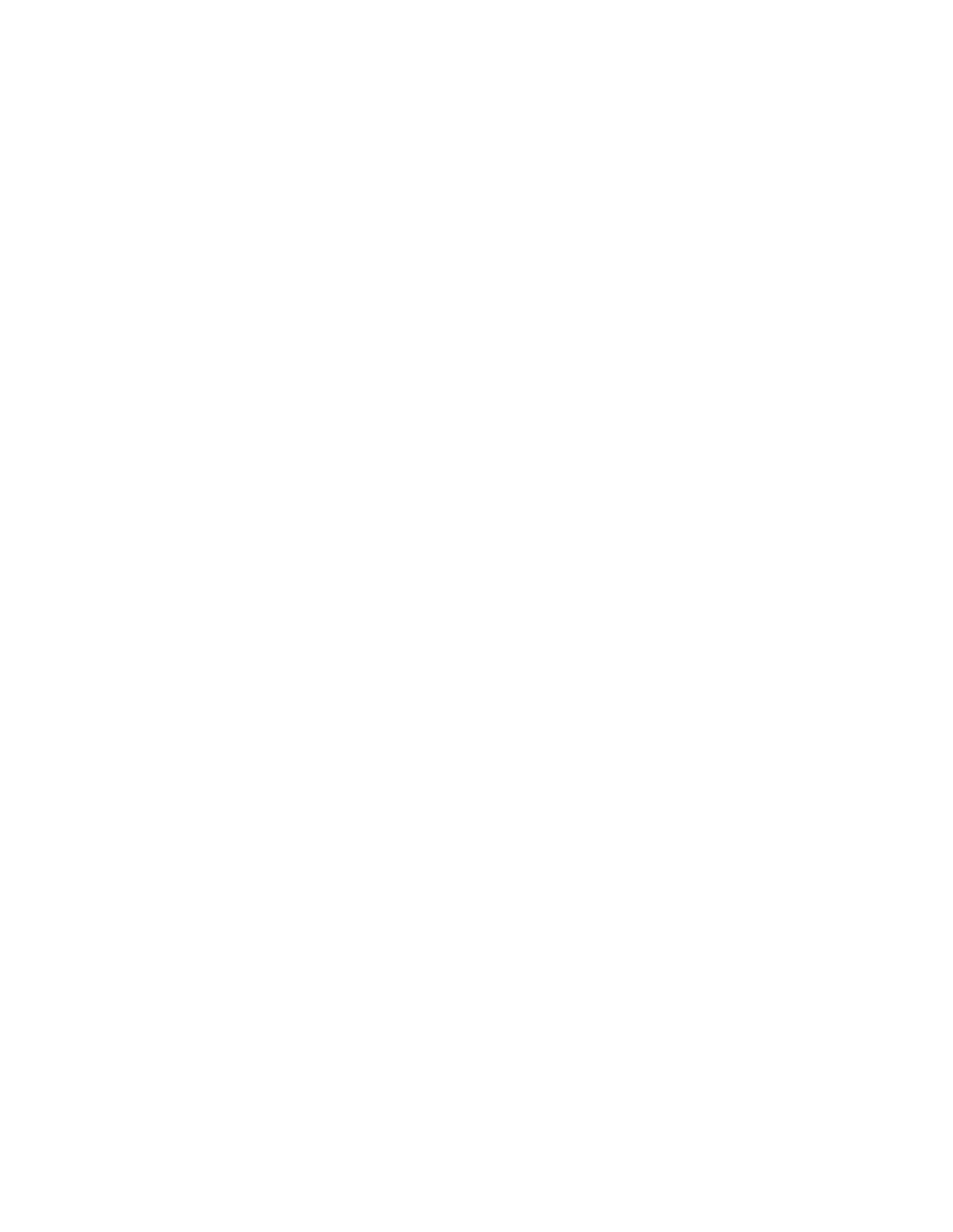### **Section 5.0 Office Health and Safety Arrangements**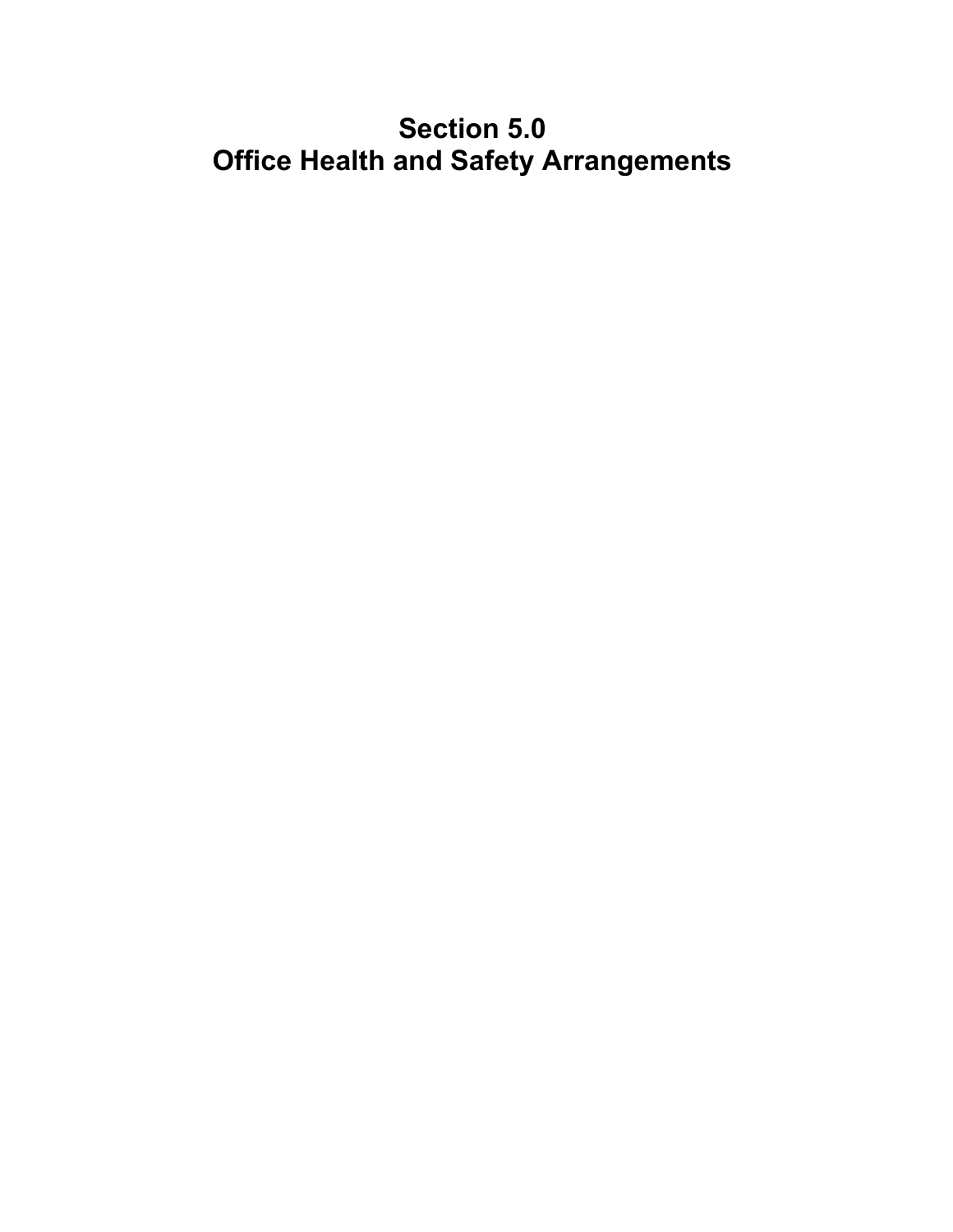#### **OFFICE HEALTH AND SAFETY ARRANGEMENTS**

The following topics have been identified as significant in terms of office related hazards and detail the Company's policy for health, safety and welfare in Company offices.

#### **5.1 Display Screen Equipment**

- All workstations under the control of Gwyndaf Pritchard Roofing consisting of Display Screen Equipment (DSE) will be the subject of an ergonomic assessment to identify the measures required to reduce the risk of harm occurring to the operators/users of such workstations, in accordance with the Guidance for DSE Risk Assessment.
- Employees whose work requires them to operate their DSE workstation daily for a significant part of the day will be entitled to a free vision screening or eye test on request. Where such examinations identify the requirement, the Company will provide, free of charge, corrective appliances required specifically for DSE work.
- Employees whose work requires them to be at their DSE workstation for a significant part of their working day are to vary their work routine such that they perform other work activities away from their display screen equipment for approximately 10 –15 minutes per hour.

#### **5.2 Electricity and Portable Electrical Appliances**

The Company recognises the need to ensure that all electrical equipment shall be safe at all times. This will be achieved by:

- Sufficient socket outlets will be provided and the use of adaptors and extension leads is to be discouraged. Sockets are not to be overloaded;
- Residual current devices, if fitted, will be tested regularly by operation of the test button.
- All equipment is to be switched off before unplugging or cleaning;
- All electrical equipment shall be switched off and unplugged when not required for use;
- Ensuring all electrical appliances and equipment are periodically examined and tested at a frequency in accordance with current HSE guidance and as specified in the Electrical Safety Procedure;
- Maintaining a record of all inspections / tests of electrical equipment and appliances using the Electrical Safety Equipment Inspection and PAT Test Record;
- Ensuring that equipment operators regularly carry out a visual inspection of equipment and associated cables and plugs for signs of obvious damage;
- **IMMED 19 Immediately reporting and prohibiting the use of defective equipment, including leads and** plugs; and
- Only authorised and competent persons will be permitted to repair or alter electrical equipment. Temporary or makeshift repairs are not to be undertaken.

#### **5.3 Manual Handling Operations**

The Company recognises the need to ensure that all manual handling operations shall be as safe as reasonably practicable at all times. This will be achieved by:

- Wherever possible, the requirement to conduct manual handling operations will be avoided. Where manual-handling operations cannot be avoided then mechanical aids will be utilised, or the load split to reduce the risk of harm, or group-handling techniques will be used;
- An assessment of manual handling operations will be conducted to identify control measures required to protect those at risk from the manual handling operation;
- The results of the Manual Handling Operations Risk Assessment will be communicated to all employees; and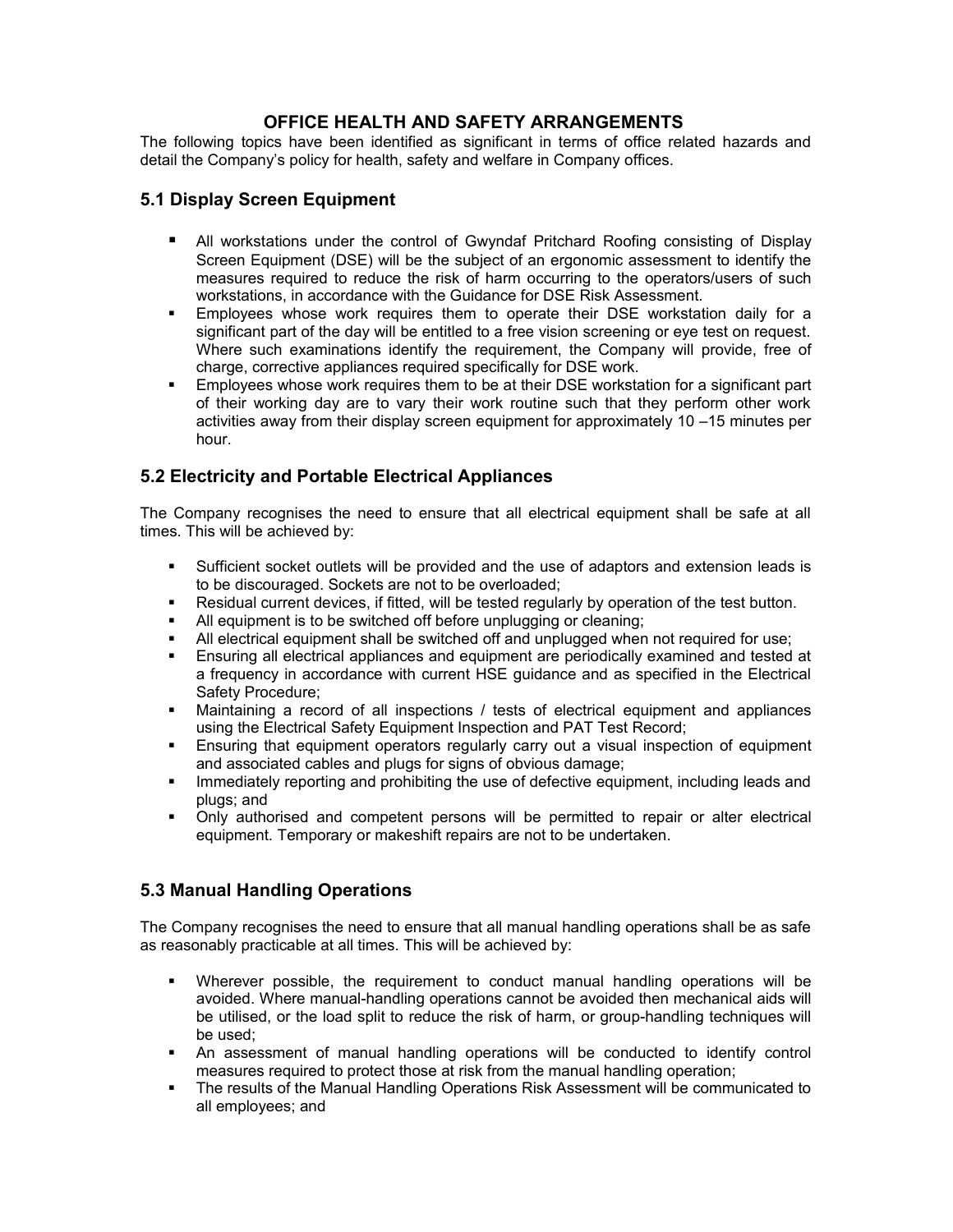Appropriate information relating to the weight, centre of gravity or the heaviest side of the load will be provided to those personnel involved in the manual handling of the load.

#### **5.4 Slips, Trips and Falls**

- Trailing leads are not permitted unless they are fitted with adequate cable protection to reduce the risk of tripping.
- Floor coverings will be sound and in good state of repair. All spillages will be cleared away immediately.
- All accesses and egresses will be adequately lit and kept clear of obstacles and rubbish.
- **•** Offices will be kept tidy at all times.

#### **5.5 Work Equipment**

- Gwyndaf Pritchard Roofing employees will only use work equipment that is correct and suitable for the job and will ensure that the equipment is maintained in an effective state, in efficient working order and in good repair.
- Work equipment will be regularly inspected and tested as required by current legislation and defects or loss reported immediately. Records of inspection and maintenance will be held in the Main Office.
- **•** Defective equipment will be taken out of service immediately to a place where it cannot be brought back into use until it has been repaired by a competent person.
- Only authorised and competent persons will undertake maintenance, repairs, testing, installation or alterations of any nature to any plant or equipment.
- Where required all safety devices and guards will be operable and in use.
- Where the use of the equipment involves a specific risk to the health and safety, the use of the equipment will be restricted to personnel who are trained, competent and authorised in its use.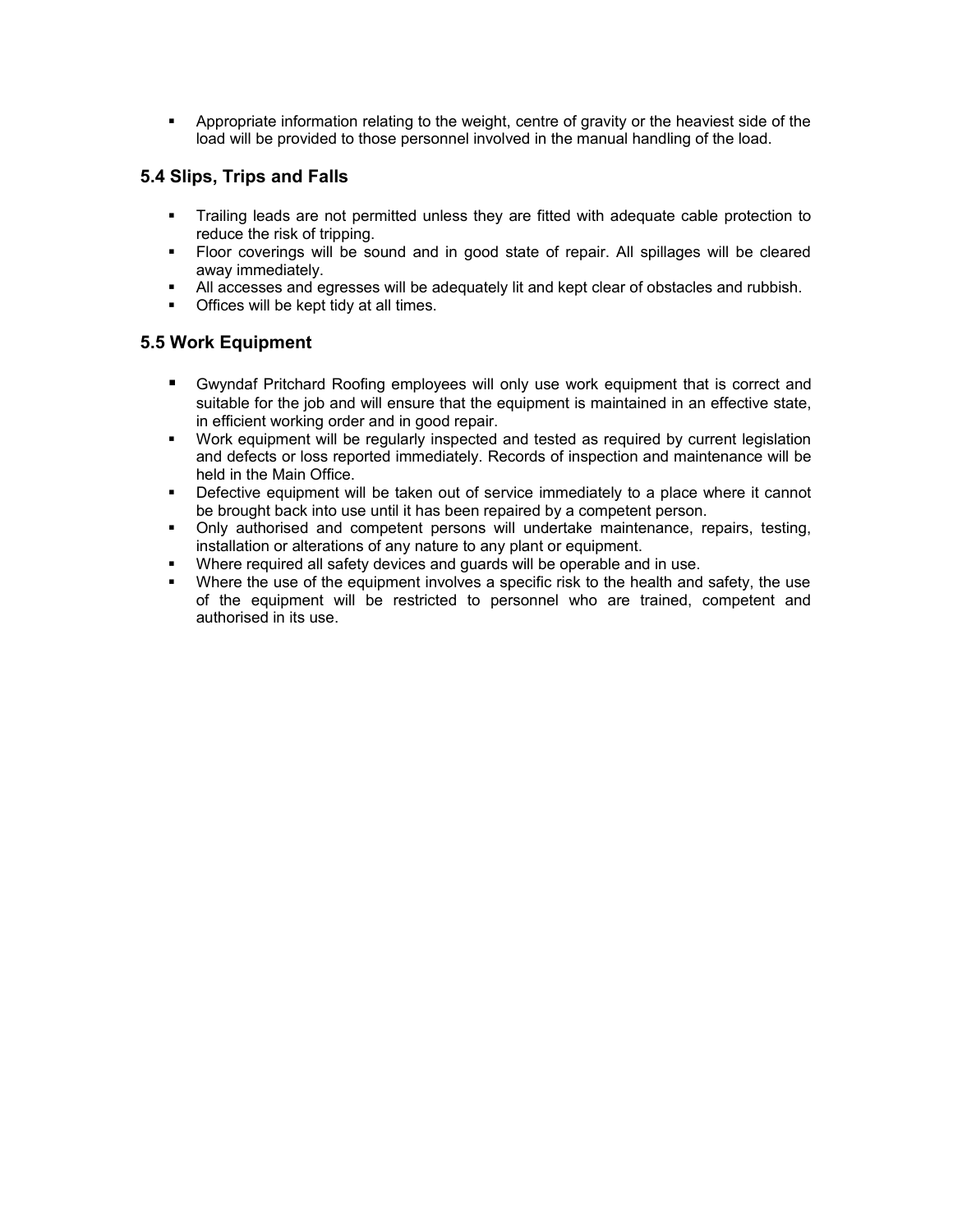## **Section 6.0 Roofing Work Health & Safety Arrangements**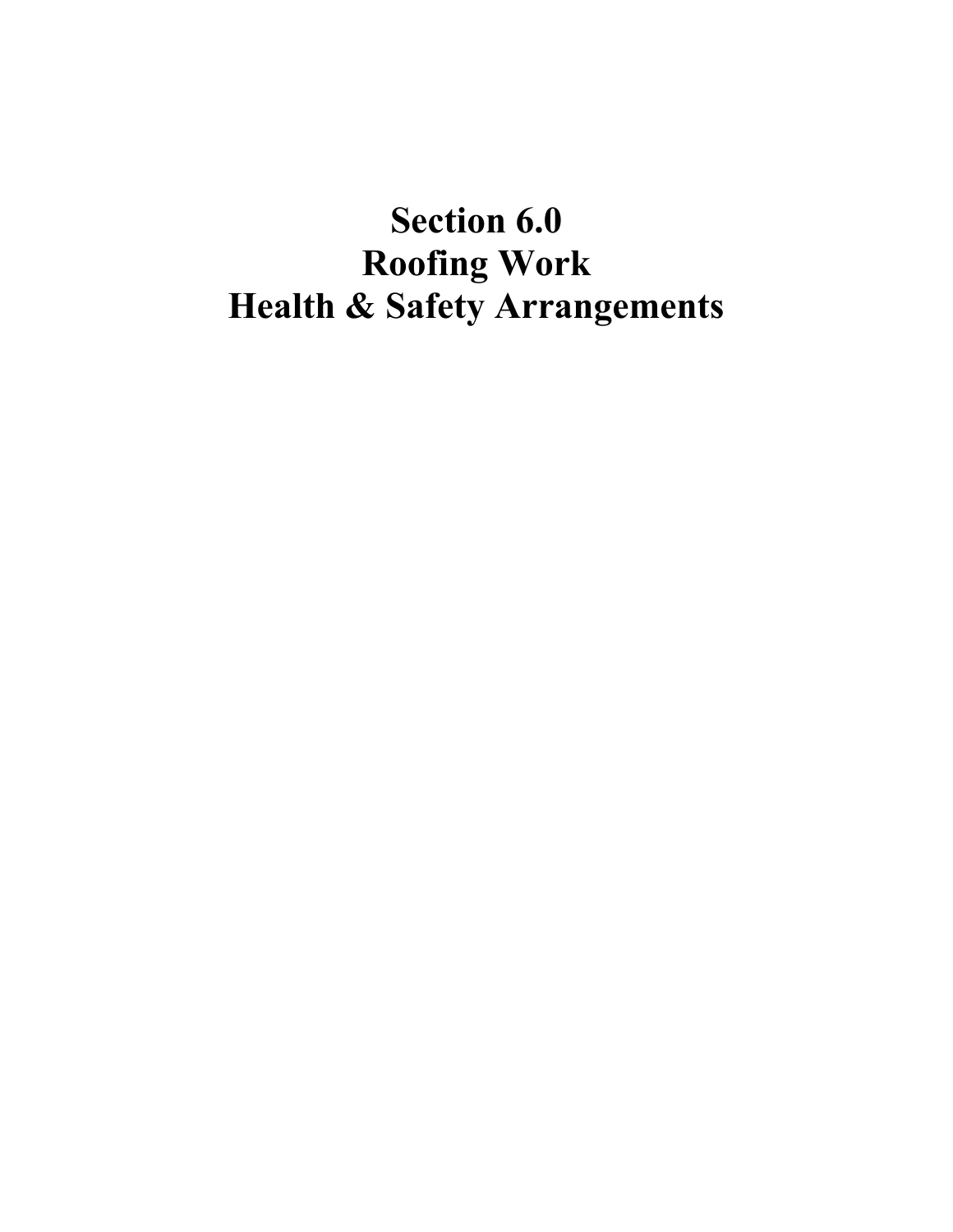#### **6.1 Roofing Works**

- When stripping roofing, materials must not be thrown to the ground, they must be lowered or shunted
- Access to working areas must conform to legal requirements i.e. tied ladders, scaffold.
- All ladders must be placed at the correct angle and have at least 5 rungs (or 1m) above the working platform being tied at both stiles, or footed.
- If employees are working close to the edges of roofs, guard rails and toe boards are to be used. Safety harnesses are to be used when necessary.
- :
- When scaffolds are used, they are to be erected, maintained and dismantled in accordance with the Construction Regulations and current European Standard Codes of Practice. If it is necessary to work on roofs or within ceiling void areas of brittle nature, installed cat walks are to be used. Where there are no fixed cat walks, temporary safe crawling boards for access should be installed
- **Inspections should be carried out on scaffolds at the following intervals:** • When it has been first erected.
	- After any diverse weather conditions.
	- After any alterations.
	- At regular intervals not exceeding seven days.
- Whilst employees are working on overhead operations, adequate provision should be made for the safety of those passing beneath.
- The stacking of tiles, slates etc on working platforms must not exceed the weight allowed on scaffolding

#### **6.2 Asphalt Roofing**

- **Protective clothing should be worn by persons handling hot materials.**
- Gas bottles should not be laid down.
- Gas bottles should be placed at least two metres from melting pots.
- Clips should be fixed on both ends of gas pipes.<br>• Correct type of gas pipe must be used<br>• Sufficient and appropriate fire fighting appliances
- Correct type of gas pipe must be used
- Sufficient and appropriate fire fighting appliances should be kept within easy reach.

#### **6.3 Industrial Roofing (CLADDING)**

- Weather conditions must determine the commencement of operations.
- A correct width staging must be provided i.e. Youngermans Boards.
- No-one should walk on any asbestos type or fragile sheeting without proper staging.
- Any access by means of a valley, the open sides should be protected.

#### **6.4 Welding**

- When metal cutting torches are used or other welding, soldering or brazing work is to becarried out, sufficient and appropriate fire fighting appliances should be kept within easy reach.
- Any cutting, welding or brazing must be ceased half an hour before the end of the working day and the working area dampened to eliminate any risk of smouldering.